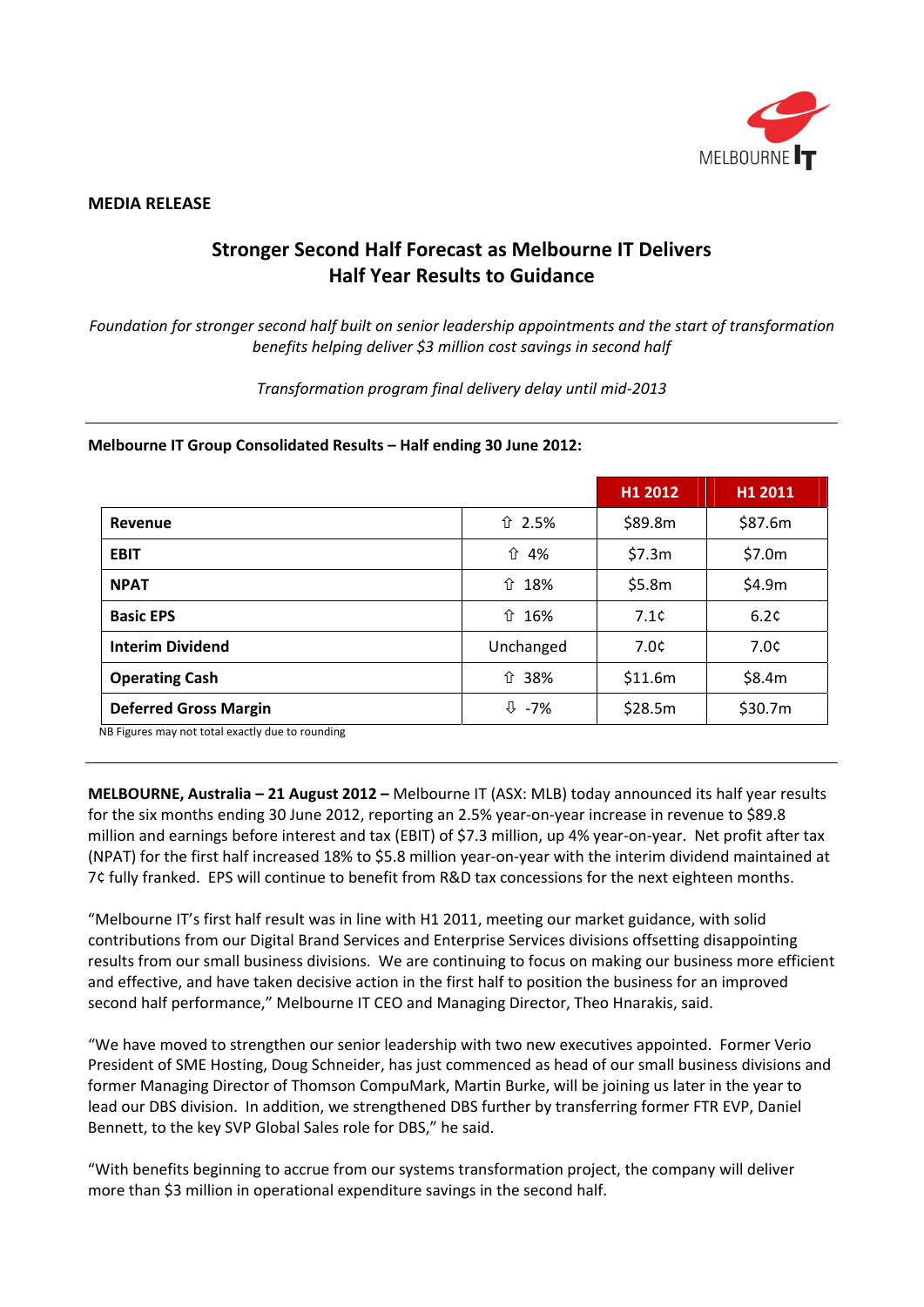"We believe these initiatives, combined with continued revenue growth and cost savings from our structural and business process transformation activities, will allow Melbourne IT to deliver a significantly stronger second half performance and set up the business for further growth in 2013."

During recent weeks a realignment of Melbourne IT's technology Transformation program has taken place as a result of some challenges emerging in the rollout phase. The project remains on track to deliver full project benefits, however, the company believes additional fixes and functionality fine‐tuning will increase total project cost from \$25 million to between \$28 million and \$30 million and delay final completion by six months to mid‐2013.

"The time and cost increase to our Transformation project is disappointing, however, we are focused on delivering the full benefits of the investment and these changes are necessary to ensure the company achieves the full benefits. We are already realising cost rationalisation benefits in 2012 as a result of the program," Mr Hnarakis said.

The increased total project cost will not impact on FY 2012 operational expenditure or capital expenditure forecasts.

# **Divisional Highlights**

# **Digital Brand Services (DBS)**

- First half revenue up 19% year‐on‐year to \$29.6 million and EBIT up 86% year‐on‐year to \$5.2 million despite further adverse AUD headwind, especially against European currencies
- Melbourne IT took leadership position on '.brand' domains opportunity filing 146 applications for global brands including Visa, UBS, Orange, Ralph Lauren and Ladbrokes
- The focus on optimizing our .brand opportunity, however, contributed to Brand Protection falling short of our expectations despite solid growth. Realignment of sales team focus and a strong sales pipeline provides confidence of achieving H2 targets set for these services
- DBS second half EBIT contribution is expected to remain strong. New EVP, Martin Burke, to join in December 2012

# **Enterprise Services (ES)**

- Maintained momentum with revenue up 5% year-on-year to \$13.8 million and EBIT increasing 225% year‐on‐year to \$1.3 million
- Performance driven by growth in both project and annuity revenue, coupled with continued improvement in service delivery and customer support to ensure churn remains low
- Expect strong second half performance to deliver double digit EBIT growth in comparison to first half

# **SMB eBusiness Solutions & Global Partner Solutions (SMB/GPS)**

- Disappointing result with first half revenue down year‐on‐year 8% to \$42.6 million and EBIT down 27% to \$5.9 million
- Combination of increased commoditisation, operational execution issues, and customer service impacts as a result of a large partner customer migration negatively impacted H1 results
- Former President of Verio's global SMB hosting business, Doug Schneider, joined as Executive General Manager of SMB/GPS, in late July
- Expect second half EBIT to improve due to operational investments made to improve customer experience, plus cost savings

# **ForTheRecord (FTR)**

- First half revenue up 13% to \$3.6 million year‐on‐year, EBIT contribution of ‐\$0.2 million
- New EVP, Rick Spotts, appointed in June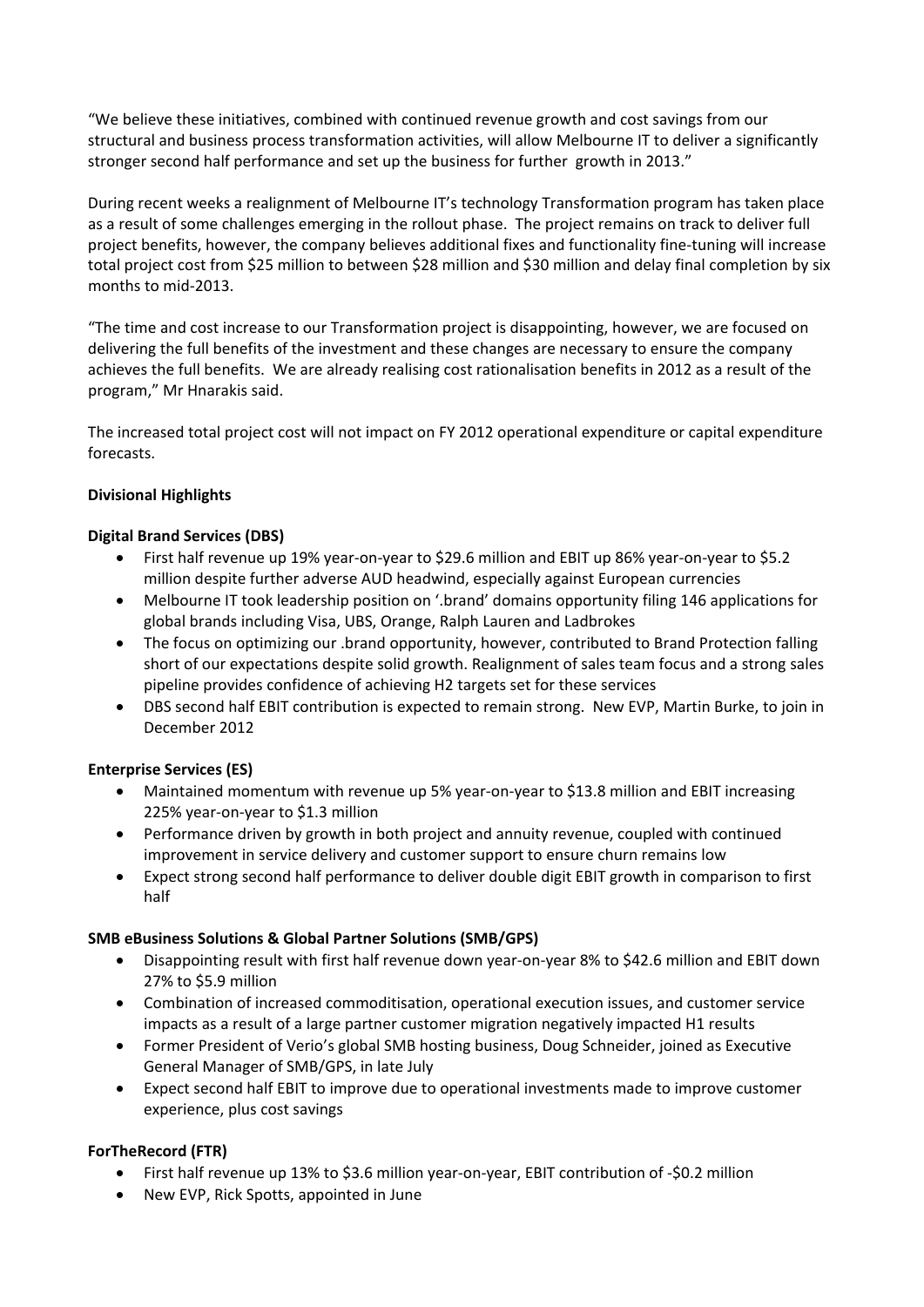Larger potential contracts delayed until second half, which are expected to provide significant EBIT boost

# **Outlook**

"The proactive steps we have taken to strengthen our executive management, lower our cost base, and focus on improving our service delivery means Melbourne IT is confident of a much-improved second half performance and we maintain our full year guidance that 2012 EBIT will be up 10 per cent on 2011's EBIT result," Mr Hnarakis said.

"Looking ahead to 2013, Melbourne IT can expect strong growth as a result of benefits flowing from the final delivery of our systems transformation project, new top level domains beginning to go live on the Internet, and the improvements we are making to our business processes and leadership," he said.

The record date for the interim dividend is 28 September 2012 and will be payable to shareholders on 26 October 2012.

The 2012 First Half Results presentation to shareholders is available at http://www.melbourneit.info/investor‐centre/.

# **ENDS.**

# **About Melbourne IT**

Melbourne IT (ASX: MLB) helps organisations of all sizes to successfully do business online. Our complete portfolio of Internet‐based technology services drives business effectiveness and profitability for more than 350,000 customers around the world.

The breadth of Melbourne IT's offering extends from helping small businesses build an online presence through to managing the complex technology environments of large enterprises and governments – including Internet domain name services, web hosting, online brand protection and promotion, video content delivery, managed IT services and more.

Melbourne IT's culture of integrity, innovation, collaboration and customer centricity has been built by more than 700 employees spread across 18 offices in 10 countries. For more information, visit www.melbourneit.info

Media contacts:

Tony Smith Melbourne IT +61 7 3230 7525 tony.smith@melbourneit.com.au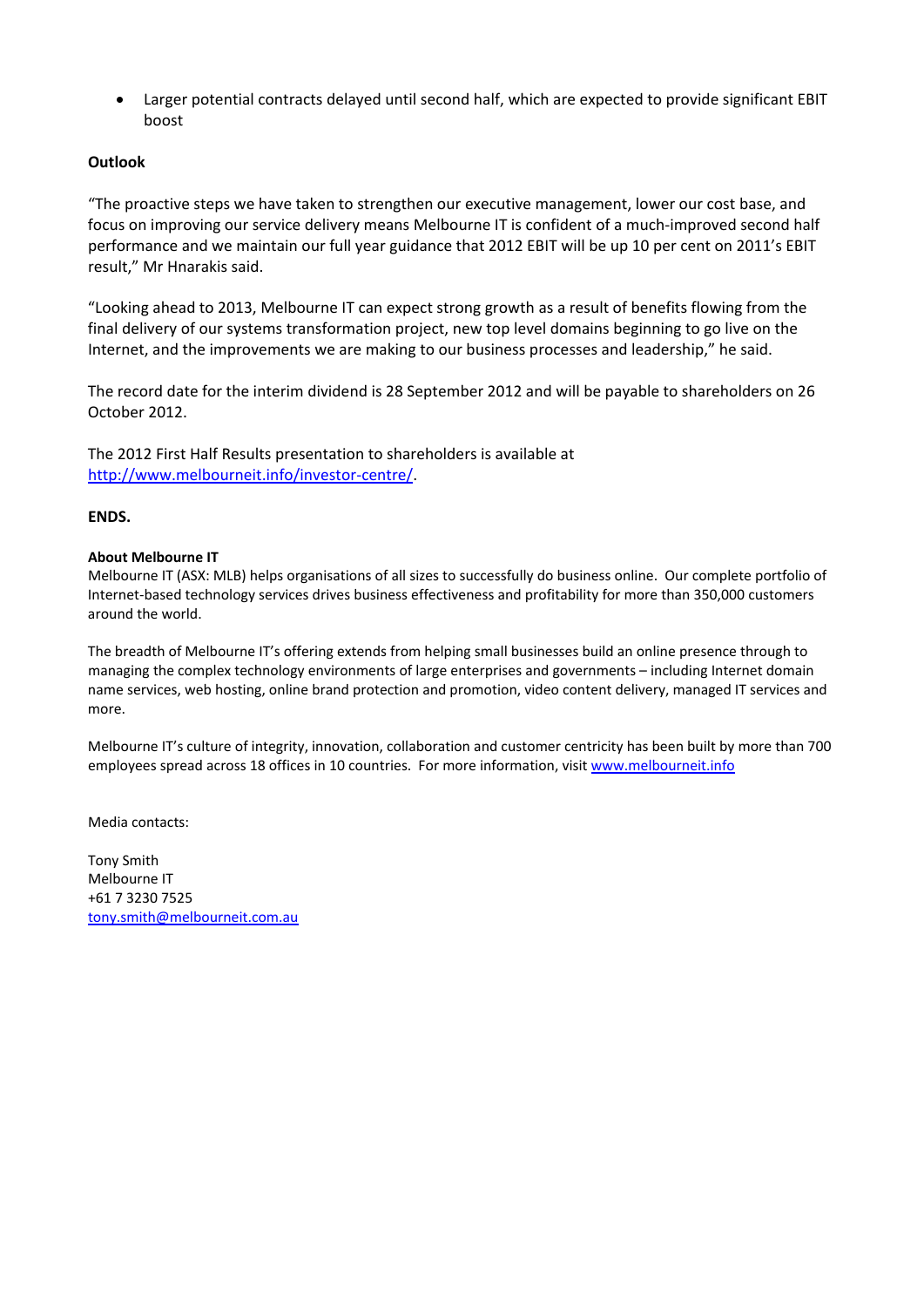**Appendix 4D Melbourne IT Ltd – 30 June 2012 Half Yearly Report**

*Rules 4.3A*

## **Appendix 4D Half Yearly Report**

Name of entity **Melbourne IT Limited**

ABN or equivalent company reference **Reporting Period** Reporting Period **21 073 716 793 30 June 2012**

(Comparative period – 30 June 2011)

### **2.0 Results for announcement to the market**

|                                                                         |                                          |      |                                | \$A'000 |
|-------------------------------------------------------------------------|------------------------------------------|------|--------------------------------|---------|
| 2.1 Total revenues from ordinary activities                             | Up                                       | 2.5% | to                             | 89,788  |
| 2.2 Profit from continuing operations after tax attributable to members | Up                                       | 18%  | to                             | 5,813   |
| 2.3 Net profit for the period attributable to members                   | Up                                       | 18%  | to                             | 5,813   |
| 2.4 Dividends (distributions)                                           | Amount per security                      |      | Franked amount<br>per security |         |
| <b>Current period</b><br>Final dividend<br>Interim dividend             | N/A<br>7.0 cents<br>7.0 cents            |      | N/A<br>100%                    |         |
| Previous corresponding period<br>Final dividend<br>Interim dividend     | 8.0 cents<br>$7.0$ cents<br>$15.0$ cents |      | 100%<br>100%                   |         |
| 2.5 Record date for determining entitlements to the dividend.           | Friday 28 September 2012                 |      |                                |         |

It is recommended the Appendix 4D be read in conjunction with the annual report for the year ended 31 December 2011 and considered together with any public announcements made by Melbourne IT Ltd and its controlled entities during the half year ended 30 June 2012 in accordance with the continuous disclosure obligations of the ASX listing rules.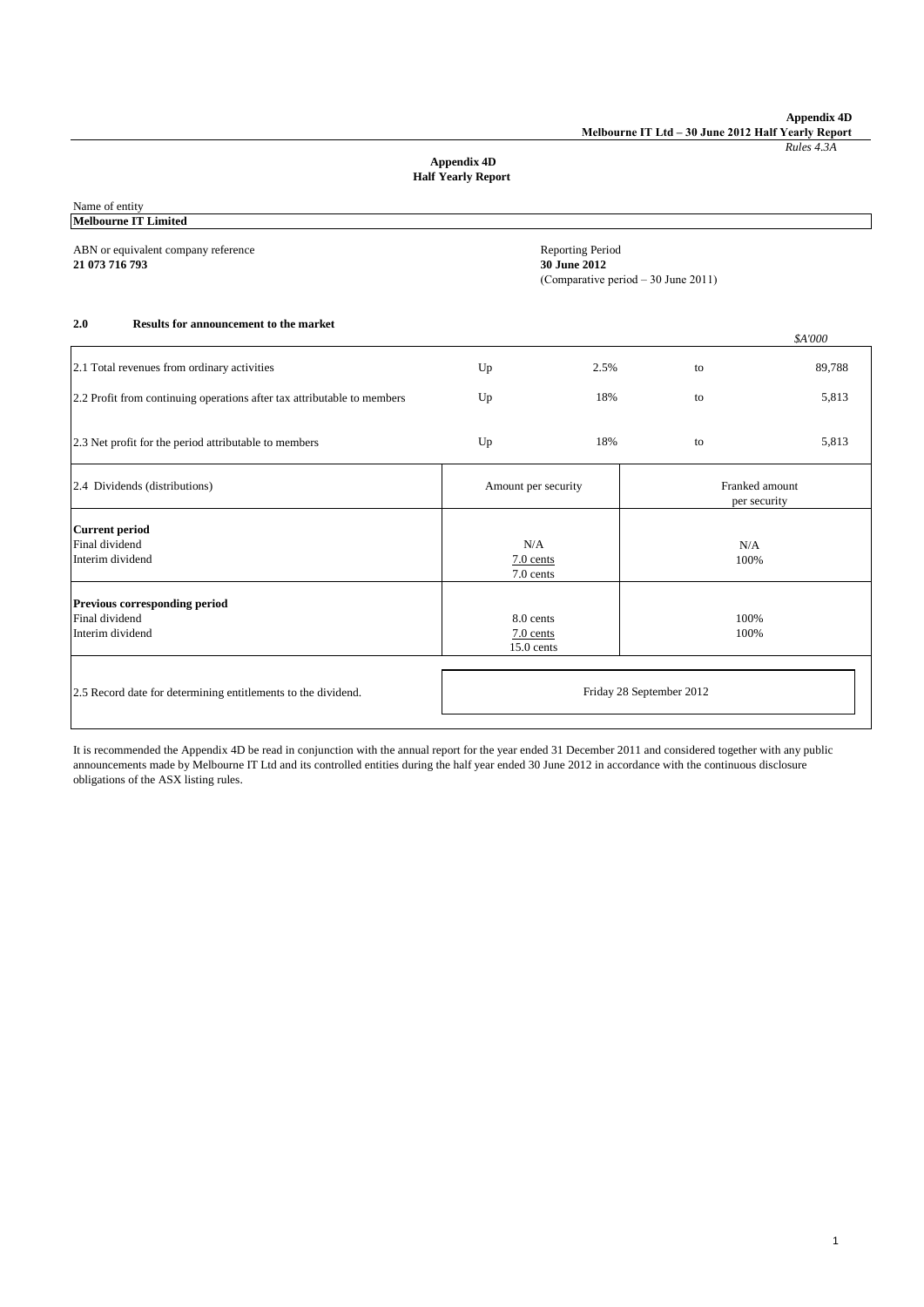2.6 Brief explanation of any of the figures reported above necessary to enable the figures to be understood.

**Review and Results of Operations**

•

•

•

•

•

•

•

### Melbourne IT Ltd - Consolidated Group

Non-IFRS information included in the summary of results below are unaudited. The table below shows a reconciliation of the pre- and post-transformation financial results to the reported profit after tax, but these performance measures are unaudited except for post-transformation tax expense and profit after tax.

- Total consolidated Revenue for the half year ended 30 June 2012 was \$89.788 million (2011: \$87.600 million), an increase of 2.5%. Revenues for the half year ended 30 June 2012 have been impacted by the stronger AUD compared to the same period last year. Revenues for the half year ended 30 June 2012 restated using 2011 exchange rates are \$91.075 million (unaudited), equating to a 4% increase on 2011 revenues on a like for like basis.
- Profit after Tax for the half year ended 30 June 2012 was \$5.813 million (2011: \$4.947 million), an increase of 17.5%. Excluding tax effected transformation expense of \$0.485 million (2011: \$1.031 million), adjusted profit after tax was \$6.298 million (2011: \$5.978 million), an increase of 5.4%.
- Earnings Before Interest and Tax ('EBIT') for the half year ended 30 June 2012 was \$7.321 million (2011: \$7.047 million), an increase of 3.9%. Excluding transformation expenses of \$1.351 million (2011: \$1.473 million), adjusted EBIT was \$8.672 million (2011: \$8.520 million), an increase of 1.8%.
- Earnings Before Interest, Tax, Depreciation and Amortisation (EBITDA) for the half year ended 30 June 2012 was \$9.650 million (2011: \$10.208 million), a decrease of 5.5%. Excluding transformation expenses of \$1.341 million (total expense less depreciation) (2011: \$1.388 million), adjusted EBITDA was \$10.991 million (2011: \$11.596 million), a decrease of 5.2%.

Earnings per share at 30 June 2012 was 7.12 cents (2011: 6.16 cents), an increase of 15.6%.

- Cash and cash equivalents was \$16.634 million at 30 June 2012 (31 December 2011: \$19.047 million). At 30 June 2012 total external debt was \$37.398 million (USD \$38.0 million) (31 December 2011: \$40.291 million (USD \$41.0 million)). Net debt is \$20.764 million (31 December 2011: \$21.244 million) with the lower external debt offset by lower cash and cash equivalents.
- Positive Operating Cashflow for the half year ended 30 June 2012 was \$11.575 million (2011: \$8.362 million) an increase of 38.4%. Included within the operating cashflow at 30 June 2012 is an interest expense totalling \$0.638 million (2011: \$0.734 million) of which \$0.637 million (2011: \$0.708 million) relates to borrowing costs associated with the acquisition of DBMS.
- During the half year, Melbourne IT has made two quarterly repayments of USD \$1.5m on the USD Overseas Currency loan, a total of USD \$3.0m (AUD  $$2.90m$
- Deferred Gross Margin (i.e.: income received in advance net of prepaid costs) was \$28.515 million at 30 June 2012 (unaudited) (31 December 2011: \$29.051 million) a decrease of 1.8%.
- At the 21 August 2012 Board Meeting, the directors declared a 7.0 cents fully franked interim dividend on ordinary shares in respect of the half year ended 30 June 2012 (30 June 2011: 7.0 cents).
- The following table shows a reconciliation of the pre- and post-transformation financial results included to the reported profit after tax. The company believes that this non-IFRS information is relevant to the user's understanding of its results, given the significant value of the transformation investment being made.

| <b>Non-IFRS</b> information |                           |                       |                         |                           |                       |                         |
|-----------------------------|---------------------------|-----------------------|-------------------------|---------------------------|-----------------------|-------------------------|
|                             |                           | 2012                  |                         |                           | 2011                  |                         |
|                             | <b>Pre-transformation</b> | <b>Transformation</b> | Post-<br>transformation | <b>Pre-transformation</b> | <b>Transformation</b> | Post-<br>transformation |
|                             | \$000                     | \$000                 | \$000                   | \$000                     | \$000                 | \$000                   |
| EBITDA <sup>*</sup>         | 10,991                    | (1,341)               | 9,650                   | 11,596                    | (1,388)               | 10,208                  |
| $D & A *$                   | 2,319                     | 10                    | 2,329                   | 3,076                     | 85                    | 3,161                   |
| EBIT <sup>*</sup>           | 8,672                     | (1,351)               | 7,321                   | 8,520                     | (1, 473)              | 7,047                   |
| Net Interest *              | 542                       | -                     | 542                     | 491                       |                       | 491                     |
| Tax Expense *               | 1,832                     | (866)                 | 966                     | 2,051                     | (442)                 | 1,609                   |
| <b>Profit After Tax*</b>    | 6.298                     | (485)                 | 5,813                   | 5,978                     | (1,031)               | 4,947                   |

\* A review statement has only been provided for post-transformation tax expense and profit after tax.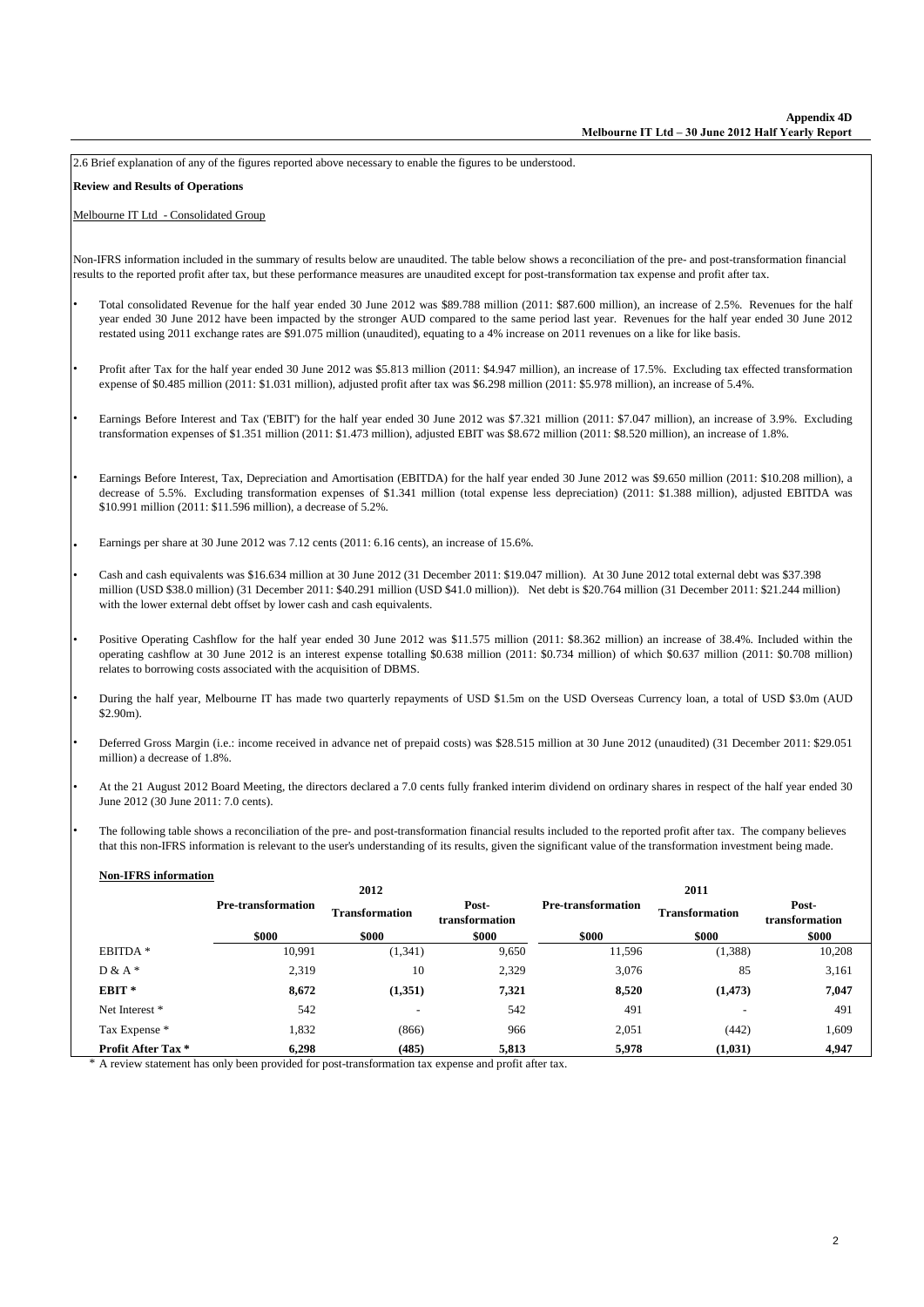### **Appendix 4D Melbourne IT Ltd – 30 June 2012 Half Yearly Report**

| 3.0                                              | Current period          | Previous Period         |
|--------------------------------------------------|-------------------------|-------------------------|
| NTA Backing                                      | <b>30 June 2012</b>     | 31 December 2011        |
| Net tangible asset backing per ordinary security | $(47.41 \text{ cents})$ | $(47.62 \text{ cents})$ |

Total Net Assets at 30 June 2012 were \$94.060 million including \$0.806 million of net deferred tax balances and \$132.117 million of intangible assets associated with the acquisition of Domainz Limited (September 2003), Melbourne IT DBS Group AB (formally the Cogent IPC Group AB) (April 2004), WebCentral Group Pty Ltd (September 2006), IDR Management Services Ltd (January 2007), VeriSign DBMS (May 2008), including capitalised costs of \$13.722 million in relation to the transformational project Integrated Web Services (IWS) and common financial reporting system (Oracle Financials).

### **4.0 Control gained or lost over entities having material effect**

| 4.1 | Name of entity (or group of entities) of which control was gained during the period                                                                                                     | Not applicable, as there were no<br>entities which control was gained\lost during<br>the period which had a material effect |
|-----|-----------------------------------------------------------------------------------------------------------------------------------------------------------------------------------------|-----------------------------------------------------------------------------------------------------------------------------|
| 4.2 | Consolidated profit/(loss) from ordinary activities after tax of the controlled entity<br>(or group of entities) since the date in the current period on which control was<br>obtained. | Not applicable, as there were no<br>entities which control was gained\lost during<br>the period which had a material effect |
| 4.3 | Date from which such profit has been calculated                                                                                                                                         | Not applicable, as there were no<br>entities which control was gained\lost during<br>the period which had a material effect |
| 4.4 | Profit/(loss) from ordinary activities after tax of the controlled entity (or group of<br>entities) disposed during the period, for the whole of the previous corresponding<br>neriod   | Not applicable, as there were no<br>entities which control was gained\lost during<br>the period which had a material effect |

### **5.0 Dividends**

period.

### Amount per security

| Dividends (distributions) | Amount per   | Franked amount | Amt per security of      |  |
|---------------------------|--------------|----------------|--------------------------|--|
|                           | security     | per security   | foreign sourced dividend |  |
| <b>Current Year</b>       |              |                |                          |  |
| Final                     | N/A          | N/A            | N/A                      |  |
| Interim                   | 7.0 cents    | 100%           | N/A                      |  |
|                           | 7.0 cents    |                |                          |  |
| <b>Previous Year</b>      |              |                |                          |  |
| Final                     | 8.0 cents    | 100%           | N/A                      |  |
| Interim                   | 7.0 cents    | 100%           | N/A                      |  |
|                           | $15.0$ cents |                |                          |  |

| Total Dividends (distributions) per security<br>$(interim + final)$ | Current Year     | Previous Year          |
|---------------------------------------------------------------------|------------------|------------------------|
| Final<br>Interim                                                    | N/A<br>7.0 cents | 8.0 cents<br>7.0 cents |
| Total                                                               | 7.0 cents        | $15.0$ cents           |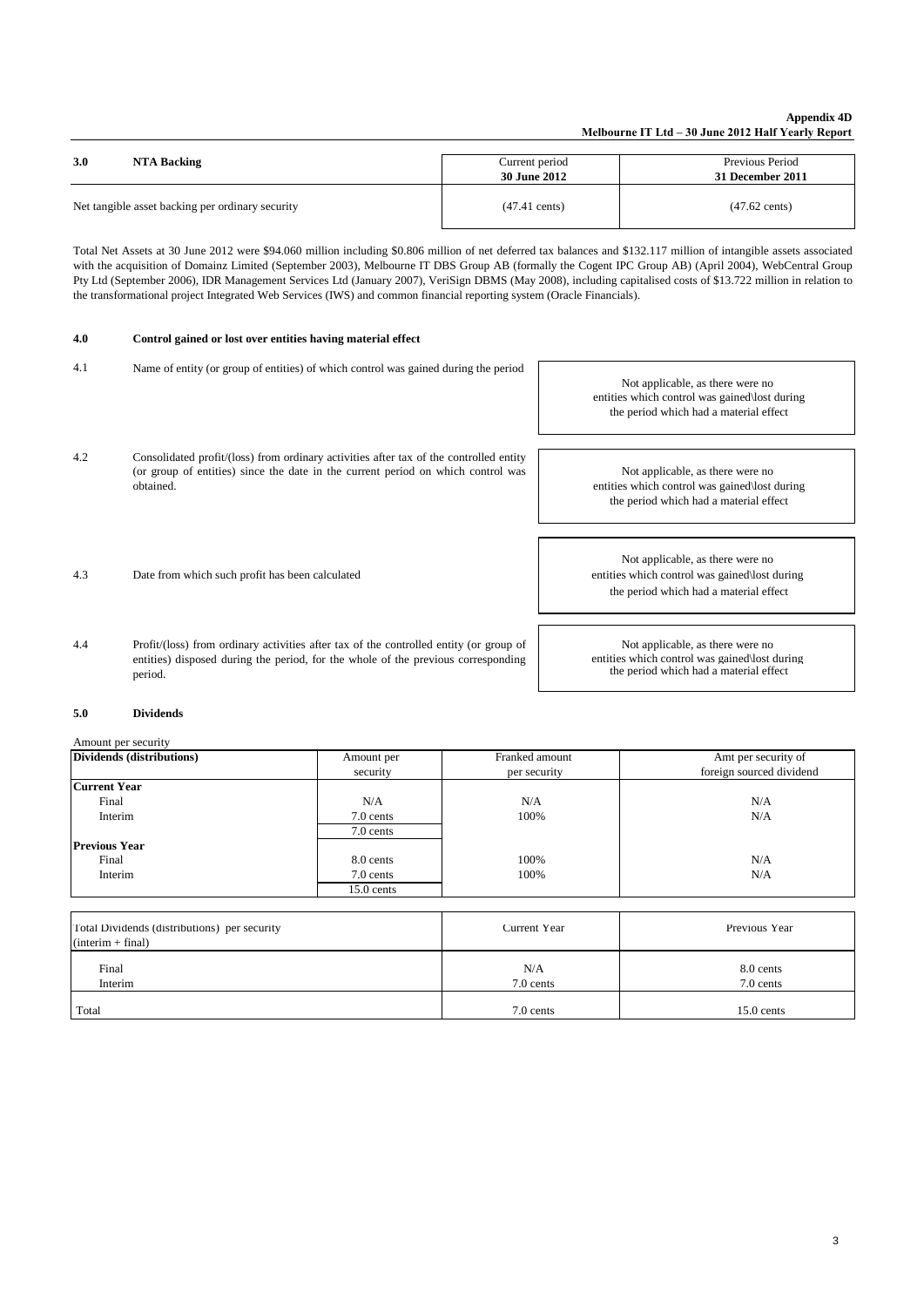### Appendix 4D Melbourne IT Ltd - 30 June 2012 Half Yearly Report

### Additional information on current year dividends

Date the dividend (distribution) is payable

Details of individual and total dividends or distributions and dividend or distribution payments.

7.0 cents per Share Totalling approximately \$5.738 million

Friday 26 October 2012

The dividend or distribution plans shown below are in operation.

Melbourne IT Limited does participate in the Melbourne IT Limited Dividend Reinvestment Plan under Rule 7.2.

The last date(s) for receipt of election notices for the dividend or distribution plans.

Friday 28 September 2012

4

### $6.0$ Material interests in entities which are not controlled entities

Not applicable, as there were no entities which control was gained\lost during the period which had a material effect.

### $7.0$ **Compliance Statement**

The report has been prepared based on a 30 June 2012 Half Year Financial Report which has been reviewed by an independent Audit Firm in accordance with the requirements of S302 of the Corporations Act.

Signed here: .......... Ms. A Jegathesan Company Secretary Date: 21 August 2012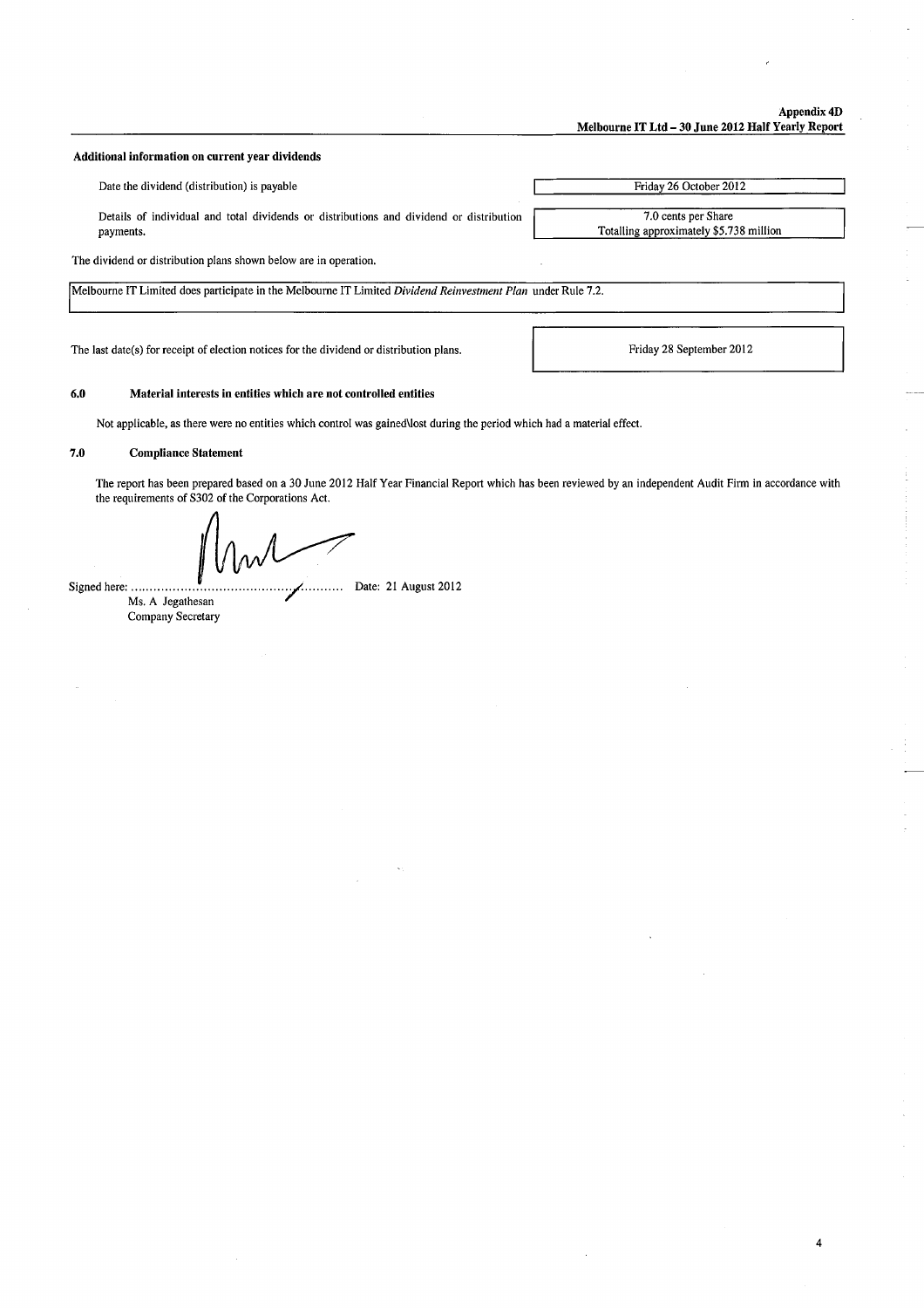**MELBOURNE IT LTD (ABN: 21 073 716 793)**

# **FINANCIAL REPORT**

**FOR THE HALF YEAR ENDED 30 JUNE 2012**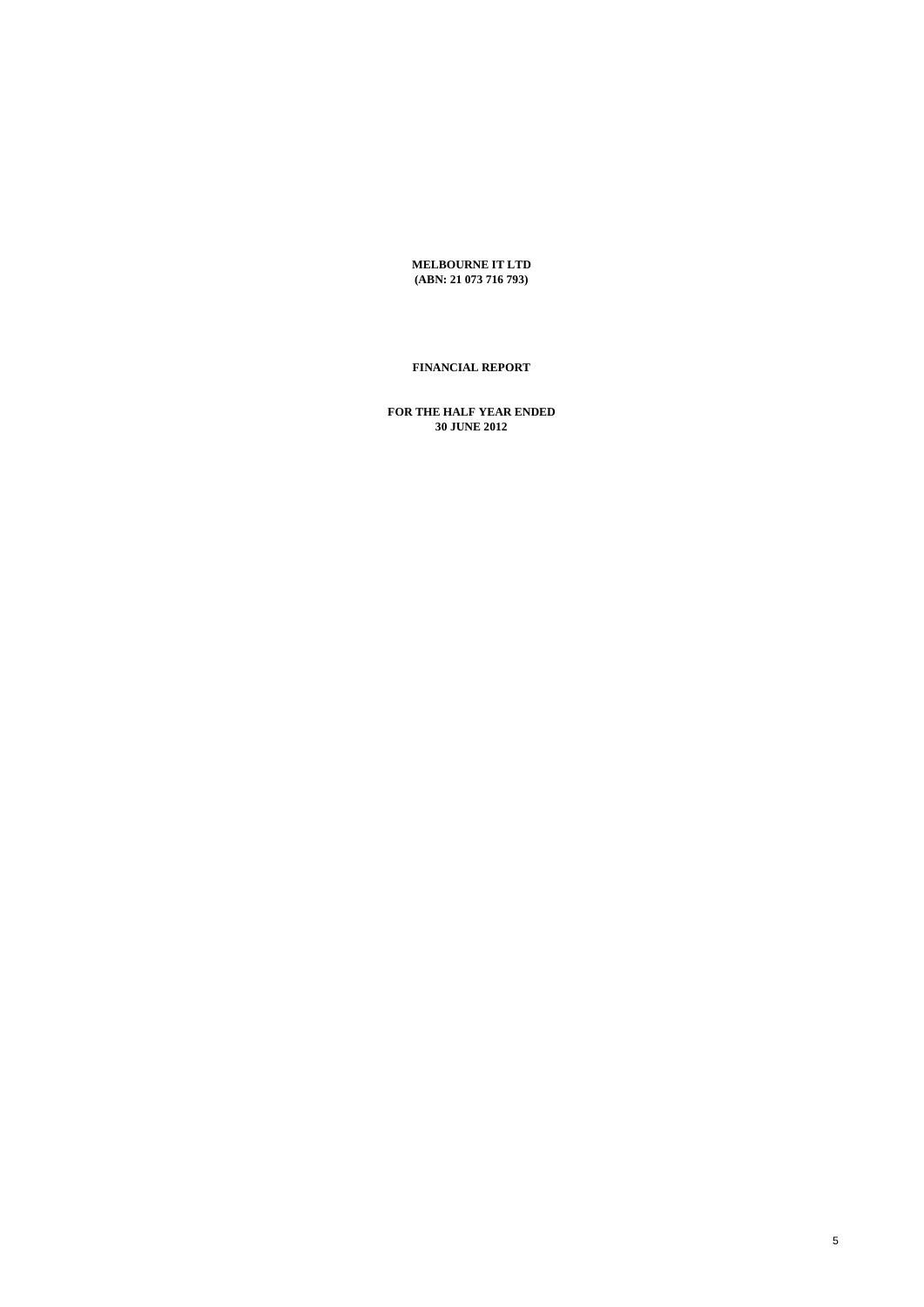### **ABN: 21 073 716 793**

### **DIRECTORS**

Mr. S.D. Jones (Chairman)<br>Mr. T.J. Hnarakis (Managing ) Mr. T. Kiing<br>Prof. I. Morrison Mr. R.J. Stewart AM Mr. A. Walsh

(Resigned 22 May 2012)

(Managing Director & Chief Executive Officer)

(Appointed 19 April 2012)

### **MANAGING DIRECTOR & CHIEF EXECUTIVE OFFICER** Mr. T.J. Hnarakis

**CHIEF FINANCIAL OFFICER**  Mr. P. Findlay

### **COMPANY SECRETARY** Ms. A. Jegathesan

### **REGISTERED OFFICE**

Level Two 120 King Street Melbourne, Victoria, 3000 Tel: +61 3 8624 2400

### **SHARE REGISTER**

Link Market Services Limited Level One 333 Collins Street Melbourne, Victoria, 3000 Tel: +61 3 9615 9800 Fax: +61 3 9615 9900

### **AUDITORS** Ernst & Young

**INTERNET ADDRESS** http://www.melbourneit.com.au

### **CONTENTS PAGE**

| Directors' Information                 |    |
|----------------------------------------|----|
| Directors' Declaration                 | 11 |
| <b>Statement of Financial Position</b> | 15 |
| Statement of Comprehensive Income      | 16 |
| Statement of Changes in Equity         | 17 |
| <b>Statement of Cash Flows</b>         | 18 |
| Notes to the Financial Statements      | 19 |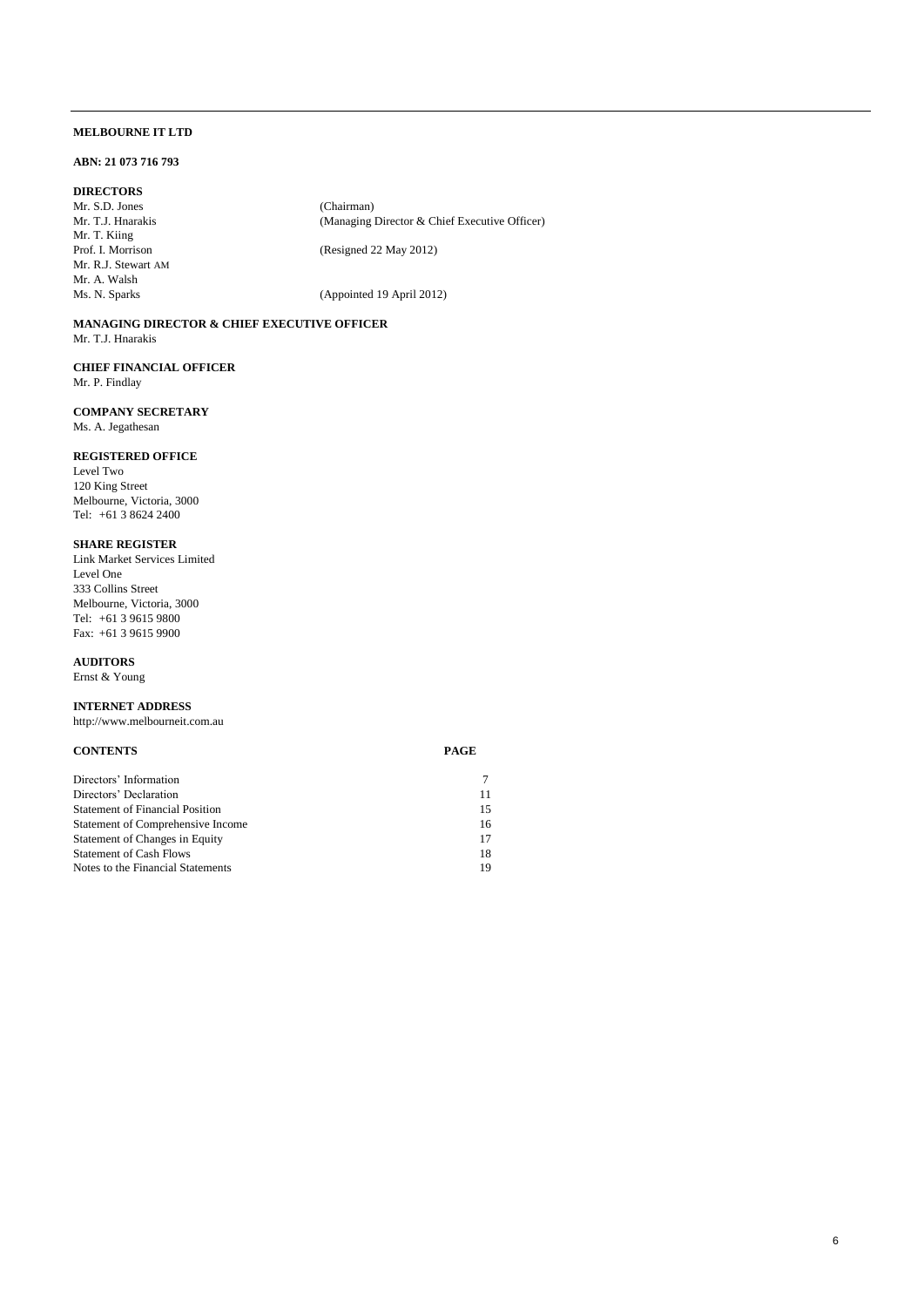### **DIRECTORS' INFORMATION**

The names of the company's directors in office during the half year ended 30 June 2012 and until the date of this report are as below. Directors were in office for the entire period unless otherwise stated.

| (Chairman)                                    |
|-----------------------------------------------|
| (Managing Director & Chief Executive Officer) |
|                                               |
| (Resigned 22 May 2012)                        |
|                                               |
|                                               |
| (Appointed 19 April 2012)                     |
|                                               |

### **COMPANY SECRETARY**

Ms. A. Jegathesan

### **PRINCIPAL ACTIVITIES**

The principal activities of the Group during the half year by operating segment were:

### **Digital Brand Services ("DBS")**

- Professional services which enable online brand creation, protection and management, and reputation optimisation across large public and private organisations worldwide.
- Guidance and administration of global domain name portfolios.
- Online brand monitoring, consulting and enforcement.
- Analysis and development of website traffic.

### **Enterprise Services ("ES")**

- IT Services, Infrastructure management, hosting and cloud based solutions.
- Data base and application management services.
- Advanced solutions including media content management and distribution, messaging and collaboration services and a unique portfolio of On-Demand Managed Services (ODMS).

### **For The Record ("FTR")**

• Develops software and hardware-based digital recording and content management solutions for justice and public safety venues.

### **Global Partner Solutions ("GPS")**

- Provider of products through the extensive global network of partners which include:
- Registration of generic Top Level Domain (gTLD) names (.com, .net, .org, .biz, .info, .name).
- Registration of .au and .nz domain names through the reseller channel.
- Registration of other country code (ccTLD) domain names (eg. .us, .co.uk, .fr, .de and .eu).
- Web and application hosting including Software and Services.

### **SMB eBusiness Solutions ("SMB")**

- Registration of .au and .nz domain names.
- Registration of other country code (ccTLD) domain names (eg. .us, .it, .de, .to, .uk and .eu).
- Registration of generic Top Level Domain (gTLD) names (.com, .net, .org, .biz, .info, .name).
- Consultative and fulfillment services for Search Engine Marketing and Web site design and development.
- Website and email application hosting.
- Provision of other Software and Services suited to Small to Medium Business (SMB) and Small Office and Home Office (SOHO).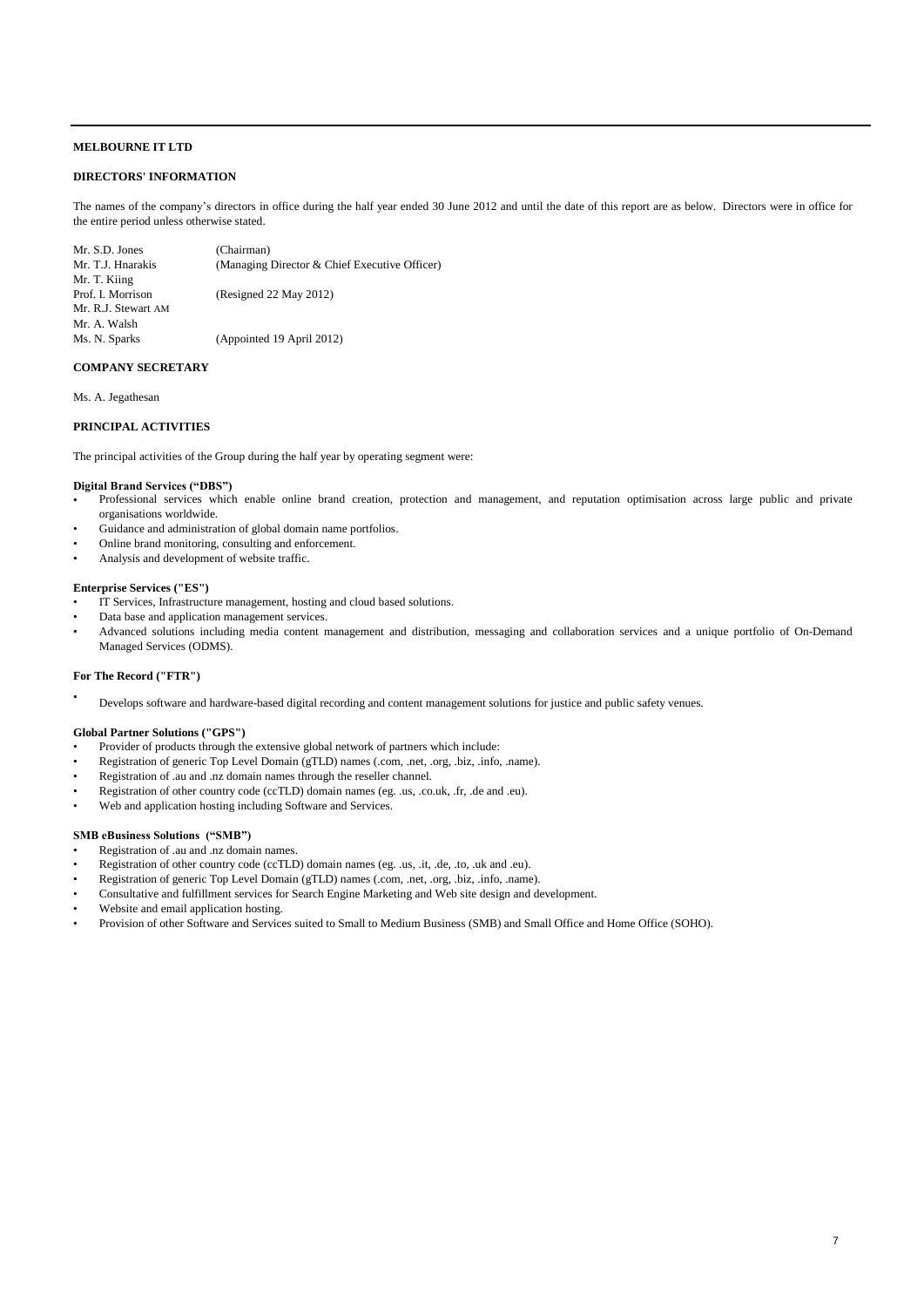## **DIRECTORS' INFORMATION / continued**

### **EARNINGS PER SHARE**

|                            | 2012<br><b>Cents</b> | 2011<br><b>Cents</b> |
|----------------------------|----------------------|----------------------|
| Basic earnings per share   | $7.12$ cents         | $6.16$ cents         |
| Diluted earnings per share | $7.04$ cents         | $6.09$ cents         |

# **RESULTS**

The consolidated net profit after tax of the Melbourne IT Ltd Group for the half year ended 30 June 2012 was \$5.813 million (2011: \$4.947 million).

### **DIVIDENDS**

|                                                                                            | <b>Cents</b> | \$.000 |
|--------------------------------------------------------------------------------------------|--------------|--------|
| Dividend declared and not yet recognised as a liability<br>On ordinary shares<br>$\bullet$ | 7.0          | 5.738  |
| Dividends paid during the half year on ordinary shares                                     |              |        |
| Final Dividend - 2011<br>On ordinary shares<br>$\bullet$                                   | 8.0          | 6.508  |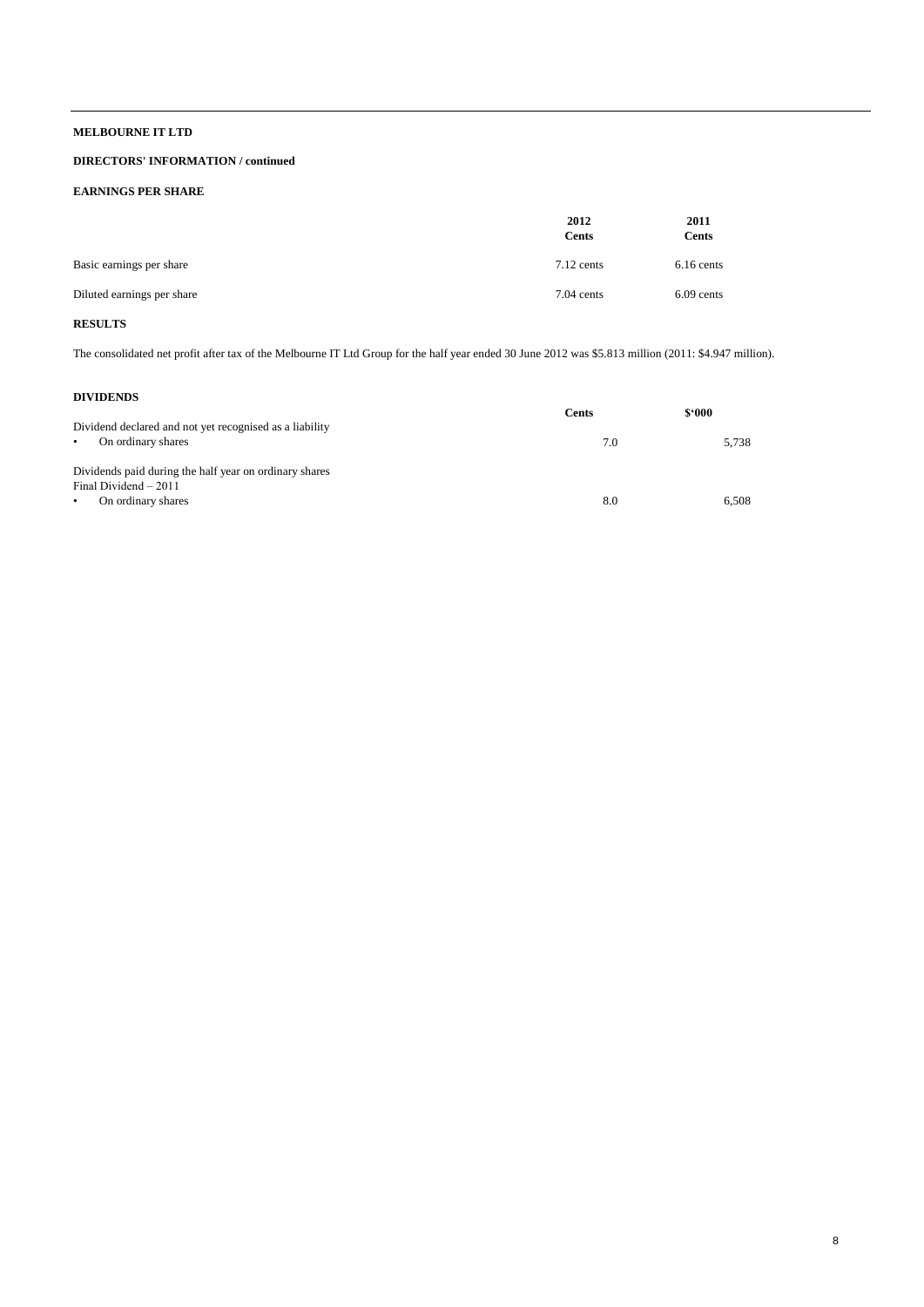## **DIRECTORS' INFORMATION / continued**

## **REVIEW AND RESULTS OF OPERATIONS**

Summarised operating results are as follows:

|                                                                           | <b>Half</b> year<br>30-Jun-12<br>\$2000 | <b>Half</b> year<br>30-Jun-11<br>\$'000 |
|---------------------------------------------------------------------------|-----------------------------------------|-----------------------------------------|
| Revenue                                                                   |                                         |                                         |
| <b>Registration Revenue</b>                                               | 31,188                                  | 33,883                                  |
| Professional Services Revenue                                             | 23,088                                  | 18,418                                  |
| Hosting & Value-Added Product Sales                                       | 31,508                                  | 31,647                                  |
| For The Record Revenue                                                    | 3,617                                   | 3,196                                   |
| Other Revenue                                                             | 252                                     | 204                                     |
|                                                                           | 89,653                                  | 87,348                                  |
| <b>Interest Revenue</b>                                                   | 106                                     | 243                                     |
| <b>Other Revenue</b>                                                      | 29                                      | 9                                       |
|                                                                           | 135                                     | 252                                     |
| <b>Total consolidated Revenue</b>                                         | 89,788                                  | 87,600                                  |
| <b>Total Earnings Before Interest, Tax, Depreciation and Amortisation</b> | 9,650                                   | 10,208                                  |
| Depreciation Expense                                                      | 1,750                                   | 2,497                                   |
| <b>Amortisation Expense</b>                                               | 579                                     | 664                                     |
| <b>Total Earnings Before Interest and Tax</b>                             | 7,321                                   | 7,047                                   |
| Net Interest Expense                                                      | (542)                                   | (491)                                   |
| <b>Net Profit Before Tax</b>                                              | 6,779                                   | 6,556                                   |
| Tax Expense                                                               | (966)                                   | (1,609)                                 |
| <b>Net Profit After Tax</b>                                               | 5,813                                   | 4,947                                   |
| <b>Cashflow from Operations</b>                                           | 11,575                                  | 8,362                                   |

The financial measures of EBIT and EBITDA used in the Directors Report are non-IFRS measures and unaudited. The company believes this non-IFRS information is relevant to the user's understanding of its results, given its use in determining financial performance.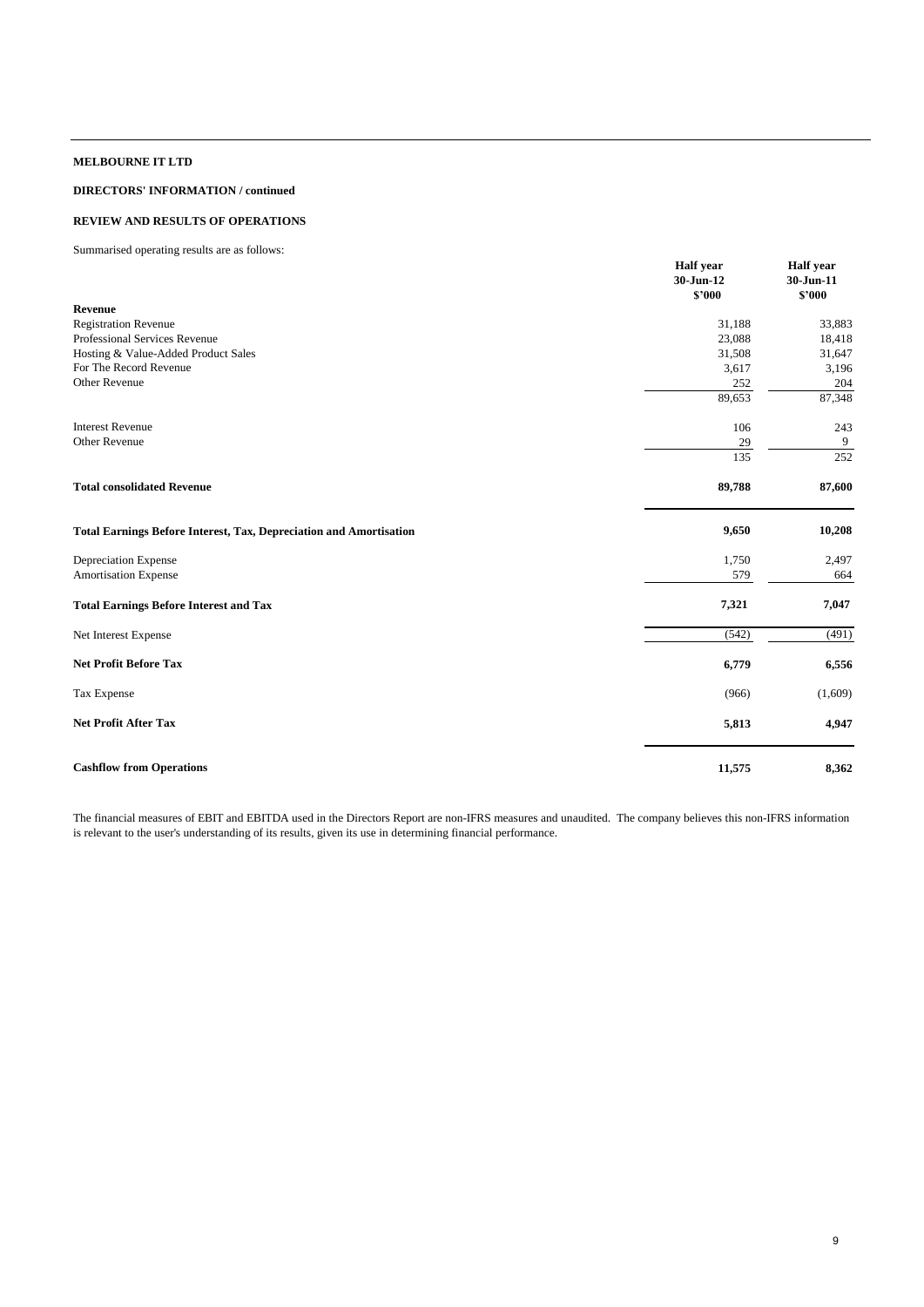### **DIRECTORS' INFORMATION / continued**

### **REVIEW AND RESULTS OF OPERATIONS / continued**

### SIGNIFICANT CHANGES IN THE STATE OF AFFAIRS

There have been no significant changes in the state of affairs during the half year ended 30 June 2012.

### **SUBSEQUENT EVENTS**

At the 21 August 2012 Board Meeting, the directors declared a 7.0 cents fully franked interim dividend on ordinary shares in respect of the half year ended 30 June 2012. The total amount of this interim dividend is \$5.738 million and has not been provided for in the 30 June 2012 financial statements.

On 16 July 2012 the outstanding USD \$38.0 million loan was settled and replaced by a new USD \$38.0 million loan facility with National Australia Bank. This new loan facility has a term of 4 years to 30 June 2016 with principal repayments of USD \$1.5 million a quarter. The new facility agreement was executed on 26 June 2012 meaning the loan is classified as non current apart from the USD \$6.0 million of repayments due within the next 12 months.

No other significant events have occurred after the balance date and up to the date of this report that require disclosure.

There has not been any other matter or circumstance in the interval between the end of the half year and the date of this report that has materially affected or may materially affect the operations of the consolidated entity, the results of those operations or the state of affairs of the consolidated entity in subsequent financial neriods

### **ROUNDING**

The amounts contained in the accompanying year financial information have been rounded to the nearest \$1,000 (where applicable) under the option available to the company under ASIC Class Order 98/0100. The company is an entity to which the Class Order applies.

### **CORPORATE GOVERNANCE**

In recognising the need for the highest standards of corporate behaviour and accountability, the directors of Melbourne IT Ltd support and have adhered to the principles of corporate governance.

The company's corporate governance statement is available on the company's website www.melbourneit.com.au, and also contained in the additional ASX information section of the 2011 annual report.

Signed in accordance with a resolution of the directors.

v⁄r ≷i baan Ta Chairmen  $\mathcal{J}$ l August 2012 Melbourn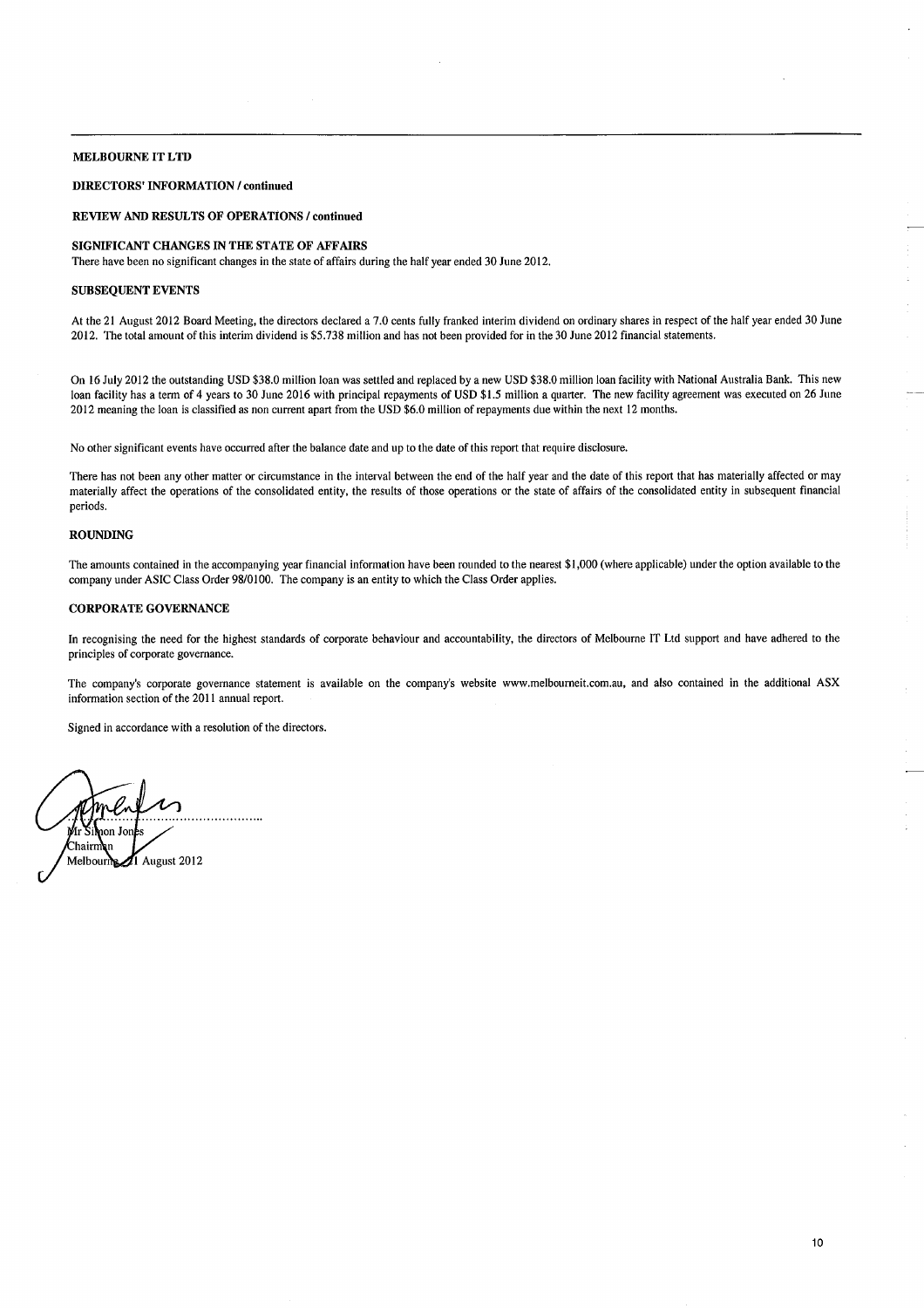## **DIRECTORS' DECLARATION**

In accordance with a resolution of the directors of Melbourne IT Ltd;

- (1) I state that in the opinion of the directors:
- (a) the financial statements of the consolidated entity:
	- give a true and fair view of the financial position as at 30 June 2012 and the performance for the half  $(i)$ year ended on that date of the consolidated entity; and
	- $(ii)$ comply with Accounting Standard AASB 134 'Interim Financial Reporting' and the Corporations Regulations 2001; and
- (b) there are reasonable grounds to believe that the company will be able to pay its debts as and when they become due and payable.

On behalf of the Board

 $\ell$ m Mr Simon Jones  $d$ hairman August 2012 Melbourne ż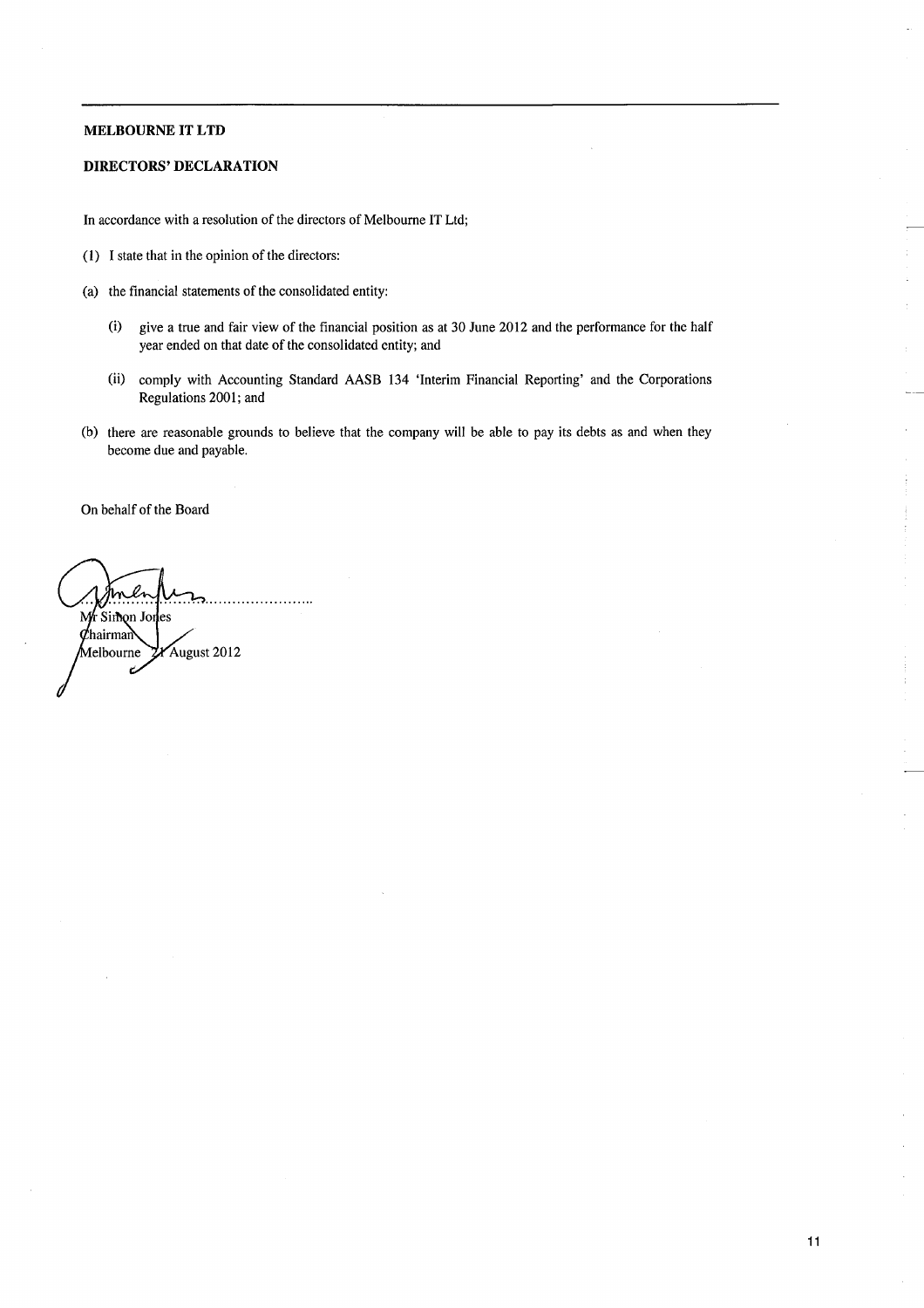

Ernst & Young Building 8 Exhibition Street Melbourne VIC 3000 Australia GPO Box 67 Melbourne VIC 3001

Tel: +61 3 9288 8000 Fax: +61 3 8650 7777 www.ey.com/au

To the members of Melbourne IT I imited

# Report on the Half-Year Financial Report

We have reviewed the accompanying half-year financial report of Melbourne IT Limited, which comprises the statement of financial position as at 30 June 2012, the statement of comprehensive income. statement of changes in equity and statement of cash flows for the half-year ended on that date, notes comprising of a summary of significant accounting policies and other explanatory information, and the directors' declaration of the consolidated entity comprising the company and the entities it controlled at the half-year end or from time to time during the half-year.

# Directors' Responsibility for the Financial Report

The directors of the company are responsible for the preparation of the half-year financial report that gives a true and fair view in accordance with Australian Accounting Standards and the Corporations Act 2001 and for such internal controls as the directors determine are necessary to enable the preparation of the half-year financial report that is free from material misstatement, whether due to fraud or error.

# **Auditor's Responsibility**

Our responsibility is to express a conclusion on the half-year financial report based on our review. We conducted our review in accordance with Auditing Standard on Review Engagements ASRE 2410 Review of a Financial Report Performed by the Independent Auditor of the Entity, in order to state whether, on the basis of the procedures described, we have become aware of any matter that makes us believe that the financial report is not in accordance with the Corporations Act 2001 including: giving a true and fair view of the consolidated entity's financial position as at 30 June 2012 and its performance for the halfyear ended on that date; and complying with Accounting Standard AASB 134 Interim Financial Reporting and the Corporations Regulations 2001. As the auditor of Melbourne IT Limited and the entities it controlled during the half-year, ASRE 2410 requires that we comply with the ethical requirements relevant to the audit of the annual financial report.

A review of a half-year financial report consists of making enguiries, primarily of persons responsible for financial and accounting matters, and applying analytical and other review procedures. A review is substantially less in scope than an audit conducted in accordance with Australian Auditing Standards and consequently does not enable us to obtain assurance that we would become aware of all significant matters that might be identified in an audit. Accordingly, we do not express an audit opinion.

# Independence

In conducting our review, we have complied with the independence requirements of the Corporations Act 2001. We have given to the directors of the company a written Auditor's Independence Declaration, a copy of which is included in the Directors' Report.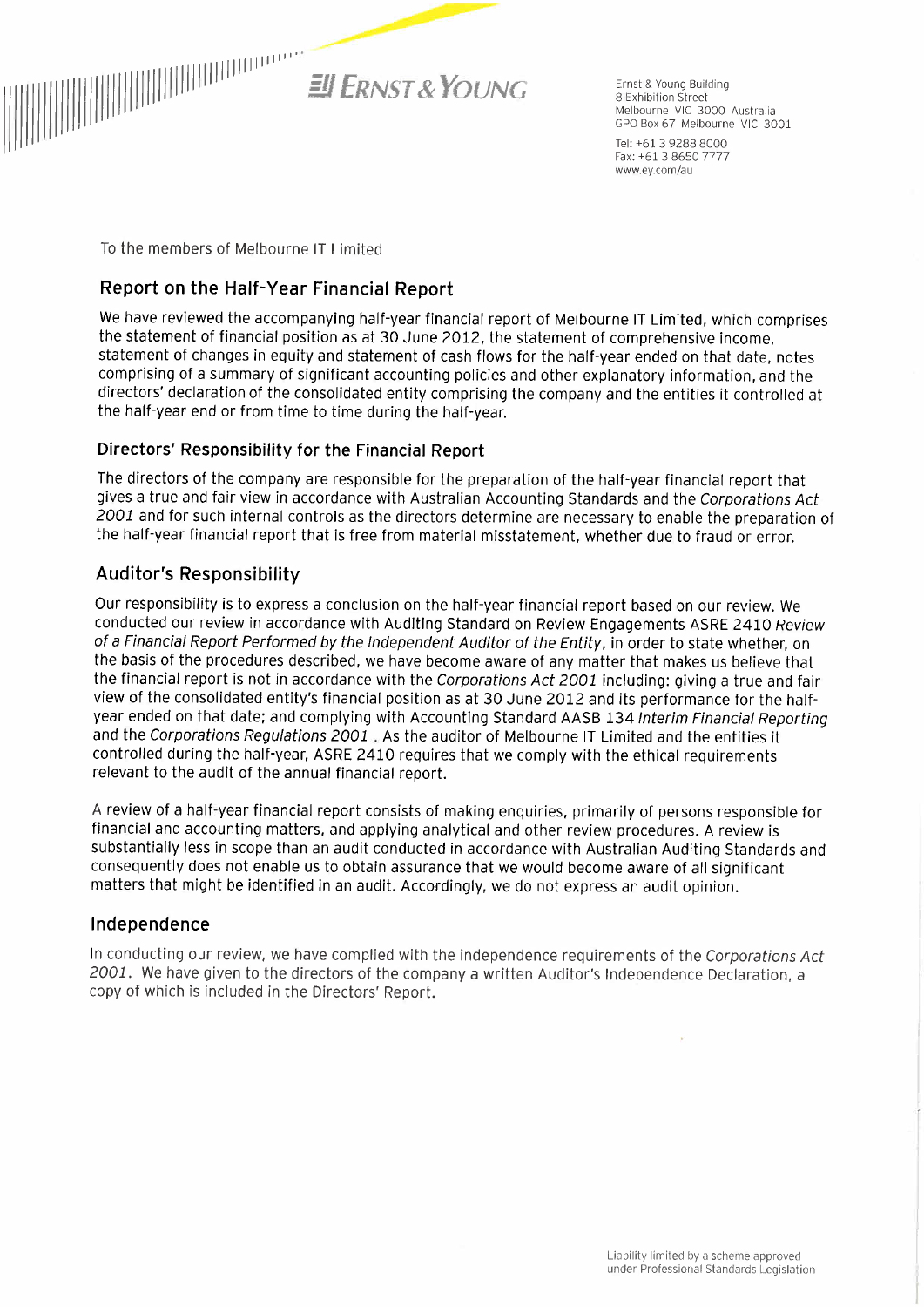

# Conclusion

Based on our review, which is not an audit, we have not become aware of any matter that makes us believe that the half-year financial report of Melbourne IT Limited is not in accordance with the Corporations Act 2001, including:

- a) giving a true and fair view of the consolidated entity's financial position as at 30 June 2012 and of its performance for the half-year ended on that date; and
- b) complying with Accounting Standard AASB 134 Interim Financial Reporting and the Corporations Regulations 2001.

 $E$ 1154 + Young

Ernst & Young

Joanne Lonergan Partner Melbourne 21 August 2012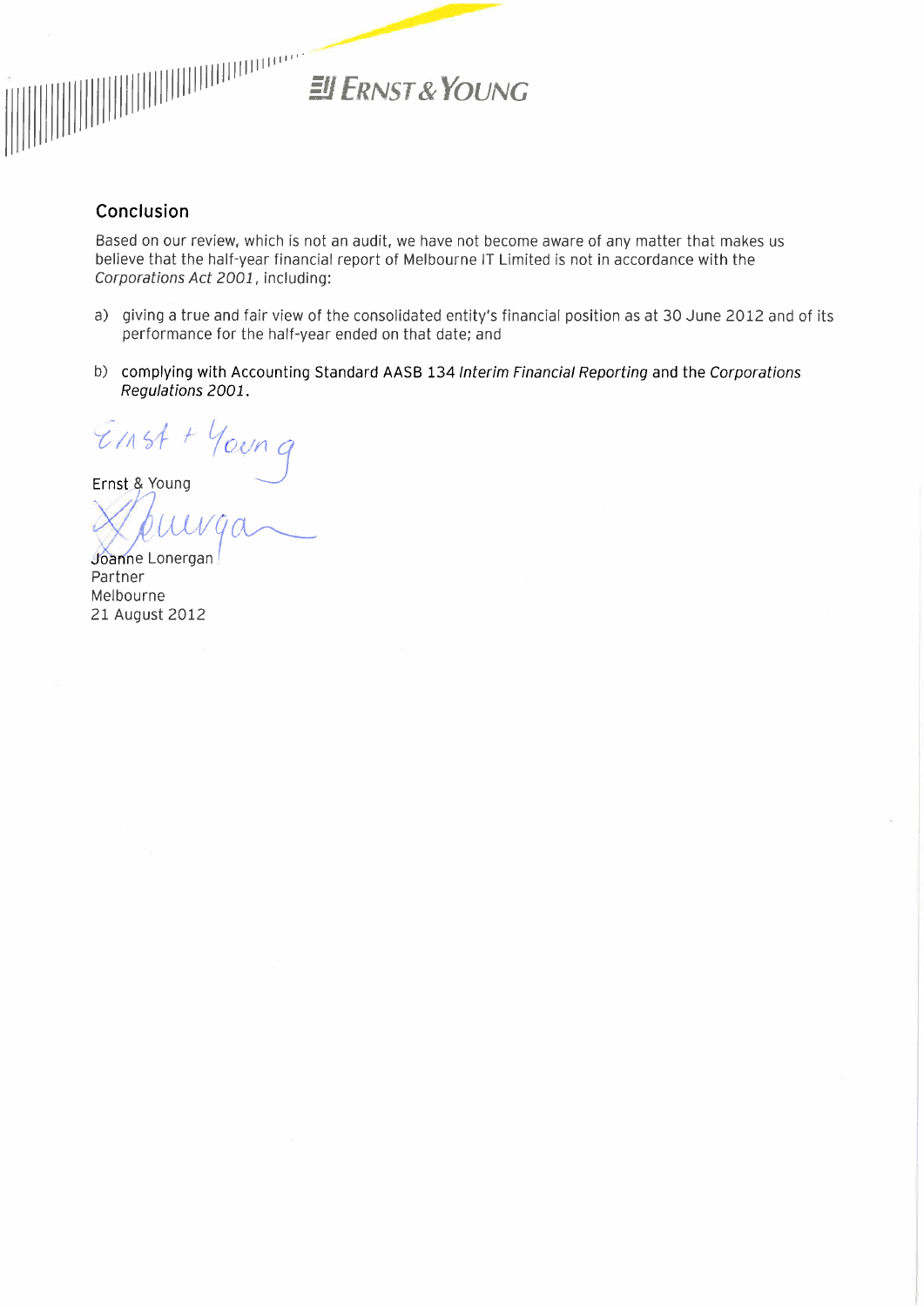

Ernst & Young Building 8 Exhibition Street Melbourne VIC 3000 Australia GPO Box 67 Melbourne VIC 3001

Tel: +61 3 9288 8000 Fax: +61 3 8650 7777 www.ey.com/au

# Auditor's Independence Declaration to the Directors of Melbourne IT Limited

In relation to our review of the financial report of Melbourne IT Limited for the half-year ended 30 June 2012, to the best of my knowledge and belief, there have been no contraventions of the auditor independence requirements of the Corporations Act 2001 or any applicable code of professional conduct.

Evnst

Ernst & Young

Joanne Lonergan Partner 21 August 2012

Liability limited by a scheme approved under Professional Standards Legislation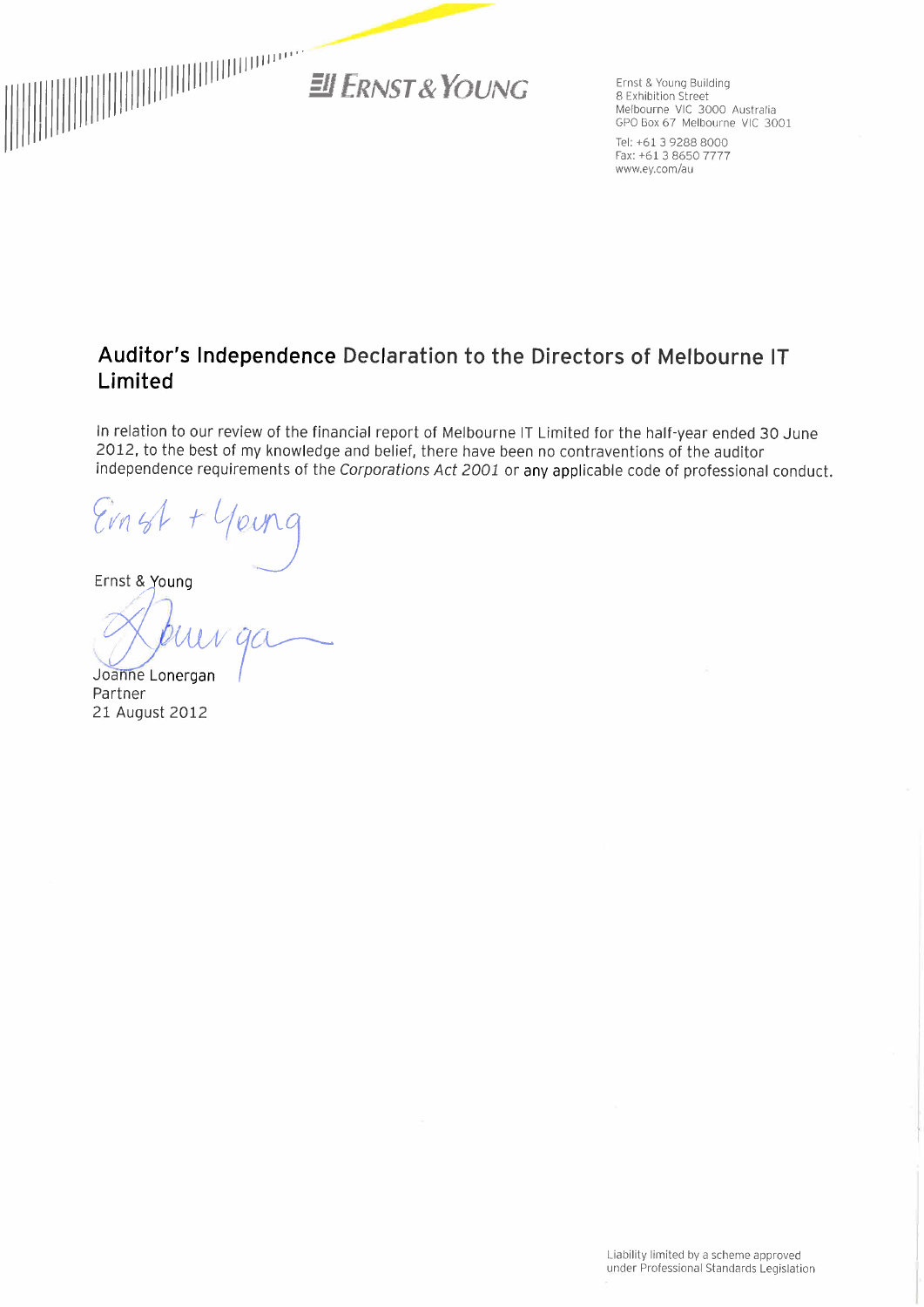# **STATEMENT OF FINANCIAL POSITION AS AT 30 JUNE 2012**

|                                            |                | <b>CONSOLIDATED</b>         |                             |  |
|--------------------------------------------|----------------|-----------------------------|-----------------------------|--|
|                                            | <b>Notes</b>   | 30-Jun-12<br><b>\$'000s</b> | 31-Dec-11<br><b>\$'000s</b> |  |
| <b>ASSETS</b>                              |                |                             |                             |  |
| <b>Current Assets</b>                      |                |                             |                             |  |
| Cash and cash equivalents                  | 9              | 16,634                      | 19,047                      |  |
| Trade and other receivables                | 5              | 27,266                      | 29,244                      |  |
| Inventories                                |                | 482                         | 463                         |  |
| Prepayment of domain name registry charges |                | 11,714                      | 11,465                      |  |
| Derivative financial instruments           |                |                             | 14                          |  |
| Current tax asset                          |                | 1,467                       |                             |  |
| Other assets                               | 6              | 3,318                       | 3,847                       |  |
| <b>Total Current Assets</b>                |                | 60,881                      | 64,080                      |  |
| <b>Non-current Assets</b>                  |                |                             |                             |  |
| Property, plant and equipment              |                | 5,044                       | 5,360                       |  |
| Intangible assets                          | $\overline{7}$ | 132,117                     | 130,661                     |  |
| Deferred income tax asset                  |                | 7,245                       | 6,536                       |  |
| Prepayment of domain name registry charges |                | 6,282                       | 6,534                       |  |
| Other assets                               |                | 153                         | 58                          |  |
| <b>Total Non-current Assets</b>            |                | 150,841                     | 149,149                     |  |
| <b>TOTAL ASSETS</b>                        |                | 211,722                     | 213,229                     |  |
| <b>LIABILITIES</b>                         |                |                             |                             |  |
| <b>Current Liabilities</b>                 |                |                             |                             |  |
| Trade and other payables                   | 11             | 21,278                      | 21,042                      |  |
| Interest-bearing loans and borrowings      | 12             | 5,905                       | 5,896                       |  |
| Provisions                                 |                | 4,920                       | 4,568                       |  |
| Current tax liabilities                    |                |                             | 568                         |  |
| Income received in advance                 |                | 32,801                      | 33,093                      |  |
| <b>Total Current Liabilities</b>           |                | 64,904                      | 65,167                      |  |
| <b>Non-current Liabilities</b>             |                |                             |                             |  |
| Interest-bearing loans and borrowings      | 12             | 31,493                      | 34,395                      |  |
| Deferred income tax liability              |                | 6,439                       | 4,226                       |  |
| Provisions                                 |                | 810                         | 815                         |  |
| Derivative financial instruments           |                | 306                         | 439                         |  |
| Income received in advance                 |                | 13,710                      | 13,957                      |  |
| <b>Total Non-current Liabilities</b>       |                | 52,758                      | 53,832                      |  |
| <b>TOTAL LIABILITIES</b>                   |                | 117,662                     | 118,999                     |  |
| <b>NET ASSETS</b>                          |                | 94,060                      | 94,230                      |  |
| <b>EQUITY</b>                              |                |                             |                             |  |
| Contributed equity                         | $\,8\,$        | 67,943                      | 66,900                      |  |
| Foreign currency translation reserve       |                | (10, 474)                   | (9,892)                     |  |
| Options reserve                            |                | 4,186                       | 4,166                       |  |
| Hedging reserve                            |                | (83)                        | (127)                       |  |
| Retained earnings                          |                | 32,488                      | 33,183                      |  |
| <b>TOTAL EQUITY</b>                        |                | 94,060                      | 94,230                      |  |
|                                            |                |                             |                             |  |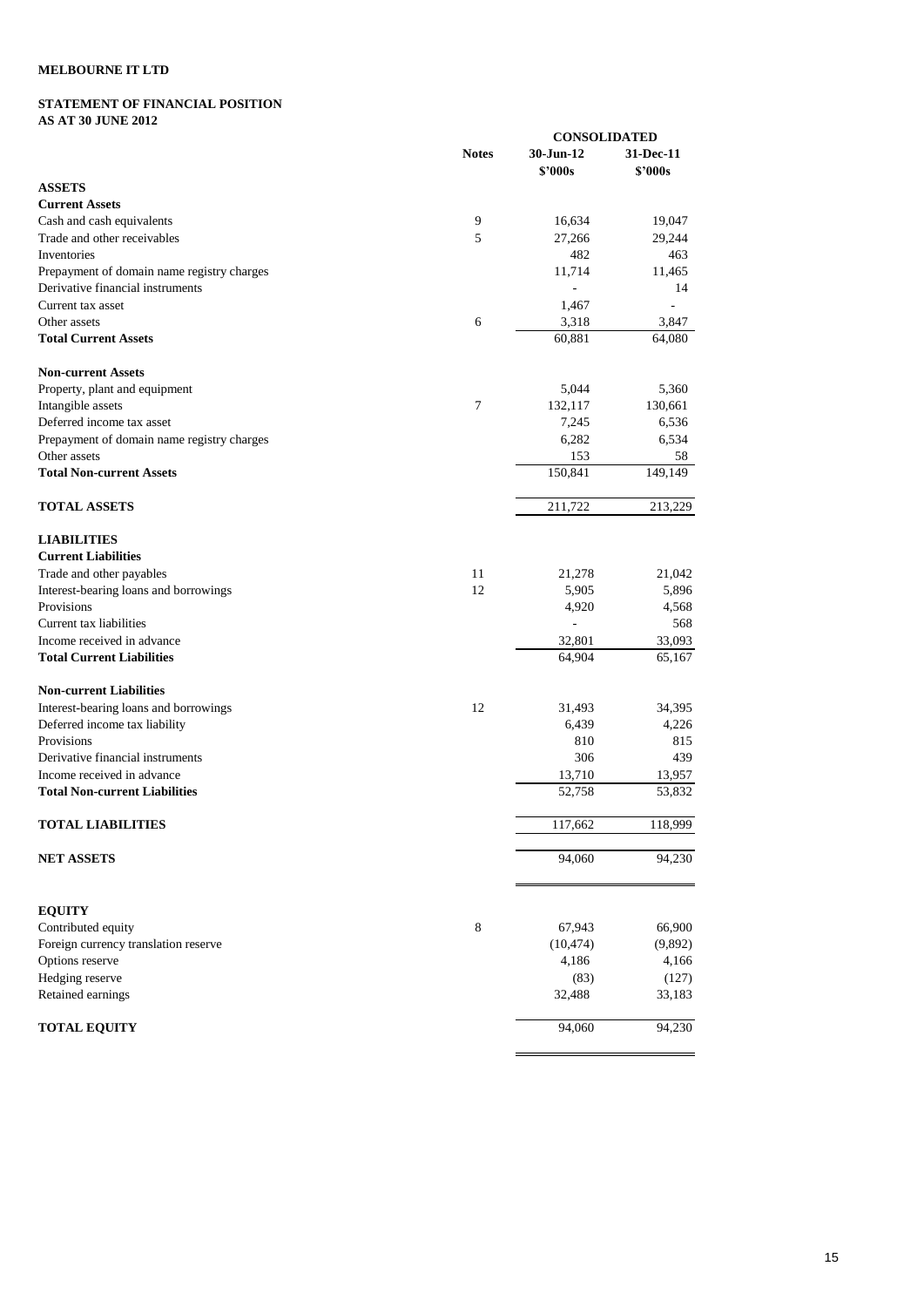### **STATEMENT OF COMPREHENSIVE INCOME FOR THE HALF YEAR ENDED 30 JUNE 2012**

|                                                                  |                  | <b>CONSOLIDATED</b>  |                            |  |
|------------------------------------------------------------------|------------------|----------------------|----------------------------|--|
|                                                                  | <b>Notes</b>     | 30-Jun-12<br>\$'000s | 30-Jun-11<br><b>S'000s</b> |  |
| Revenue                                                          | $\overline{c}$   | 89,759               | 87,591                     |  |
| Other income                                                     | 2(b)             | 29                   | 9                          |  |
| Registry, hosting and sundry products costs                      |                  | (31, 101)            | (31,598)                   |  |
| <b>Gross profit</b>                                              |                  | 58,687               | 56,002                     |  |
| Salaries and employee benefit expenses                           |                  | (37, 565)            | (34, 644)                  |  |
| Depreciation expenses                                            | 3(a)             | (1,750)              | (2, 497)                   |  |
| Amortisation of intangible assets                                | 3(b)             | (579)                | (664)                      |  |
| Other expenses from ordinary activities                          | 3 <sub>(c)</sub> | (12,014)             | (11, 641)                  |  |
| Profit before tax                                                |                  | 6,779                | 6,556                      |  |
| Income tax expense                                               |                  | (966)                | (1,609)                    |  |
| Net profit attributable to members of Melbourne IT Ltd           |                  | 5,813                | 4,947                      |  |
| Other comprehensive income                                       |                  |                      |                            |  |
| Currency translation differences                                 |                  | (582)                | 688                        |  |
| Net gains/(losses) on cashflow hedges (net of tax)               |                  | 44                   | (127)                      |  |
| Other comprehensive income for the period, net of tax            |                  | (538)                | 561                        |  |
| <b>TOTAL COMPREHENSIVE INCOME FOR THE PERIOD</b>                 |                  | 5,275                | 5,508                      |  |
| Profit attributable to members of the parent                     |                  | 5,813                | 4,947                      |  |
| Total comprehensive income attributable to members of the parent |                  | 5,275                | 5,508                      |  |
| <b>Earnings per share</b>                                        |                  | 2012                 | 2011                       |  |
| - Basic earnings per share                                       |                  | 7.12 cents           | 6.16 cents                 |  |
| - Diluted earnings per share                                     |                  | $7.04$ cents         | $6.09$ cents               |  |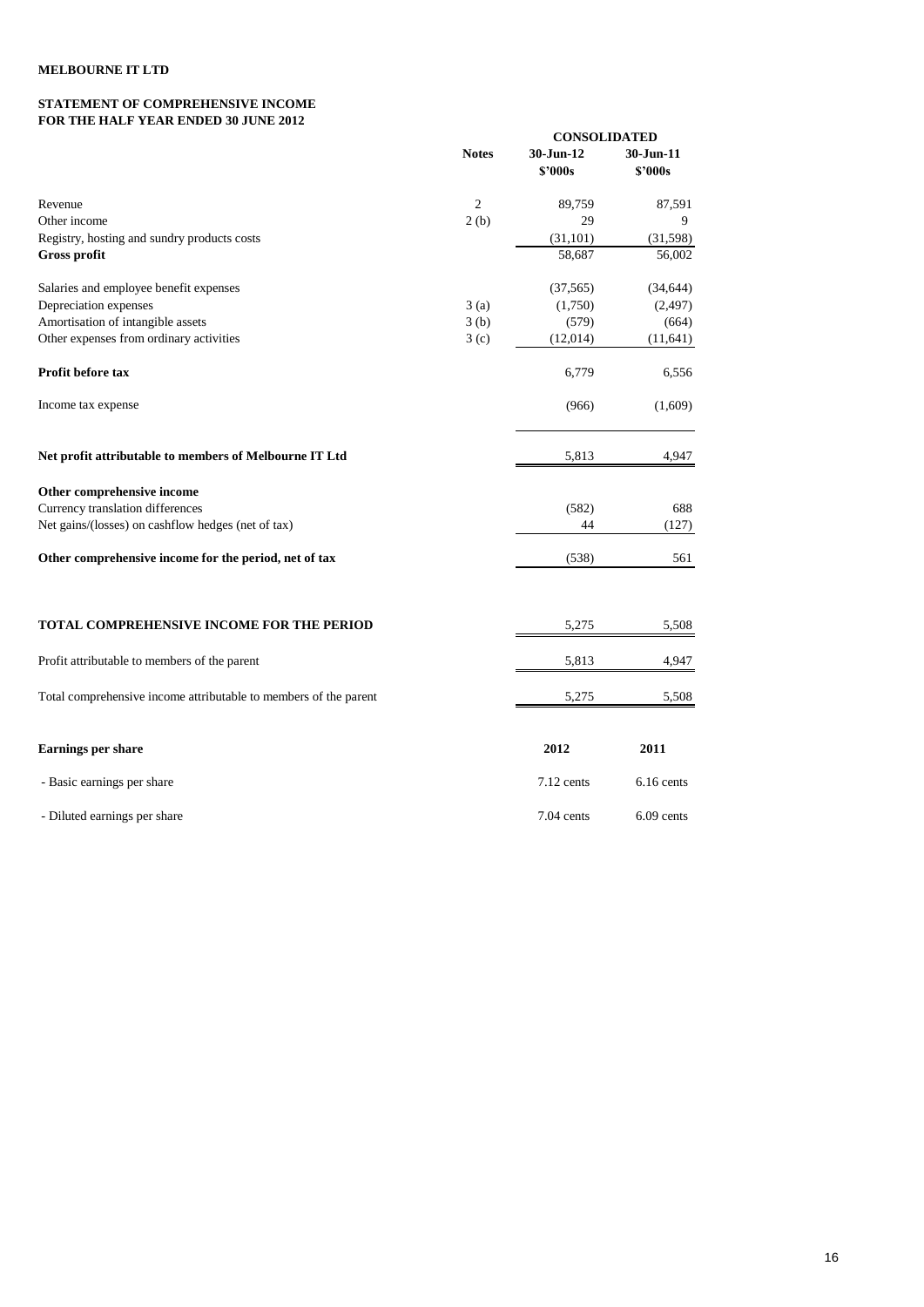### **STATEMENT OF CHANGES IN EQUITY FOR THE HALF YEAR ENDED 30 JUNE 2012**

|                                       | <b>CONSOLIDATED</b>                                 |                                  |                                  |                                     |                                    |              |  |  |  |
|---------------------------------------|-----------------------------------------------------|----------------------------------|----------------------------------|-------------------------------------|------------------------------------|--------------|--|--|--|
|                                       | <b>FOREIGN</b><br><b>CURRENCY</b><br><b>RESERVE</b> | <b>OPTIONS</b><br><b>RESERVE</b> | <b>HEDGING</b><br><b>RESERVE</b> | <b>CONTRIBUTED</b><br><b>EQUITY</b> | <b>RETAINED</b><br><b>EARNINGS</b> | <b>TOTAL</b> |  |  |  |
|                                       | \$'000                                              | \$'000                           | \$'000                           | \$'000                              | \$2000                             | \$'000       |  |  |  |
| As at 1 January 2012                  | (9, 892)                                            | 4,166                            | (127)                            | 66,900                              | 33,183                             | 94,230       |  |  |  |
| Profit for the period                 |                                                     |                                  |                                  |                                     | 5,813                              | 5,813        |  |  |  |
| Other comprehensive income            | (582)                                               | $\overline{\phantom{a}}$         | 44                               | $\overline{\phantom{a}}$            | $\overline{a}$                     | (538)        |  |  |  |
| <b>Total comprehensive income for</b> |                                                     |                                  |                                  |                                     |                                    |              |  |  |  |
| the period                            | (582)                                               |                                  | 44                               |                                     | 5,813                              | 5,275        |  |  |  |
| <b>Transactions:</b>                  |                                                     |                                  |                                  |                                     |                                    |              |  |  |  |
| Share based payment                   |                                                     | 20                               |                                  |                                     |                                    | 20           |  |  |  |
| Dividend Reinvestment Plan            |                                                     |                                  |                                  | 1,043                               | (1,043)                            |              |  |  |  |
| <b>Equity Dividends</b>               |                                                     |                                  |                                  |                                     | (5, 465)                           | (5, 465)     |  |  |  |
| As at 30 June 2012                    | (10, 474)                                           | 4,186                            | (83)                             | 67,943                              | 32,488                             | 94,060       |  |  |  |
| As at 1 January 2011                  | (9,270)                                             | 3,880                            | 111                              | 64,839                              | 31,709                             | 91,269       |  |  |  |
| Profit for the period                 |                                                     |                                  | $\overline{\phantom{a}}$         |                                     | 4,947                              | 4,947        |  |  |  |
| Other comprehensive income            | 688                                                 |                                  | (127)                            |                                     |                                    | 561          |  |  |  |
| <b>Total comprehensive income for</b> |                                                     |                                  |                                  |                                     |                                    |              |  |  |  |
| the period                            | 688                                                 |                                  | (127)                            |                                     | 4,947                              | 5,508        |  |  |  |
| <b>Transactions:</b>                  |                                                     |                                  |                                  |                                     |                                    |              |  |  |  |
| Share based payment                   |                                                     | 180                              |                                  |                                     |                                    | 180          |  |  |  |
| Dividend Reinvestment Plan            |                                                     | $\overline{\phantom{a}}$         |                                  | 976                                 | (976)                              |              |  |  |  |
| <b>Exercise of Options</b>            |                                                     |                                  |                                  | 155                                 |                                    | 155          |  |  |  |
| <b>Equity Dividends</b>               |                                                     |                                  |                                  |                                     | (5, 428)                           | (5, 428)     |  |  |  |
| As at 30 June 2011                    | (8,582)                                             | 4.060                            | (16)                             | 65,970                              | 30,252                             | 91,684       |  |  |  |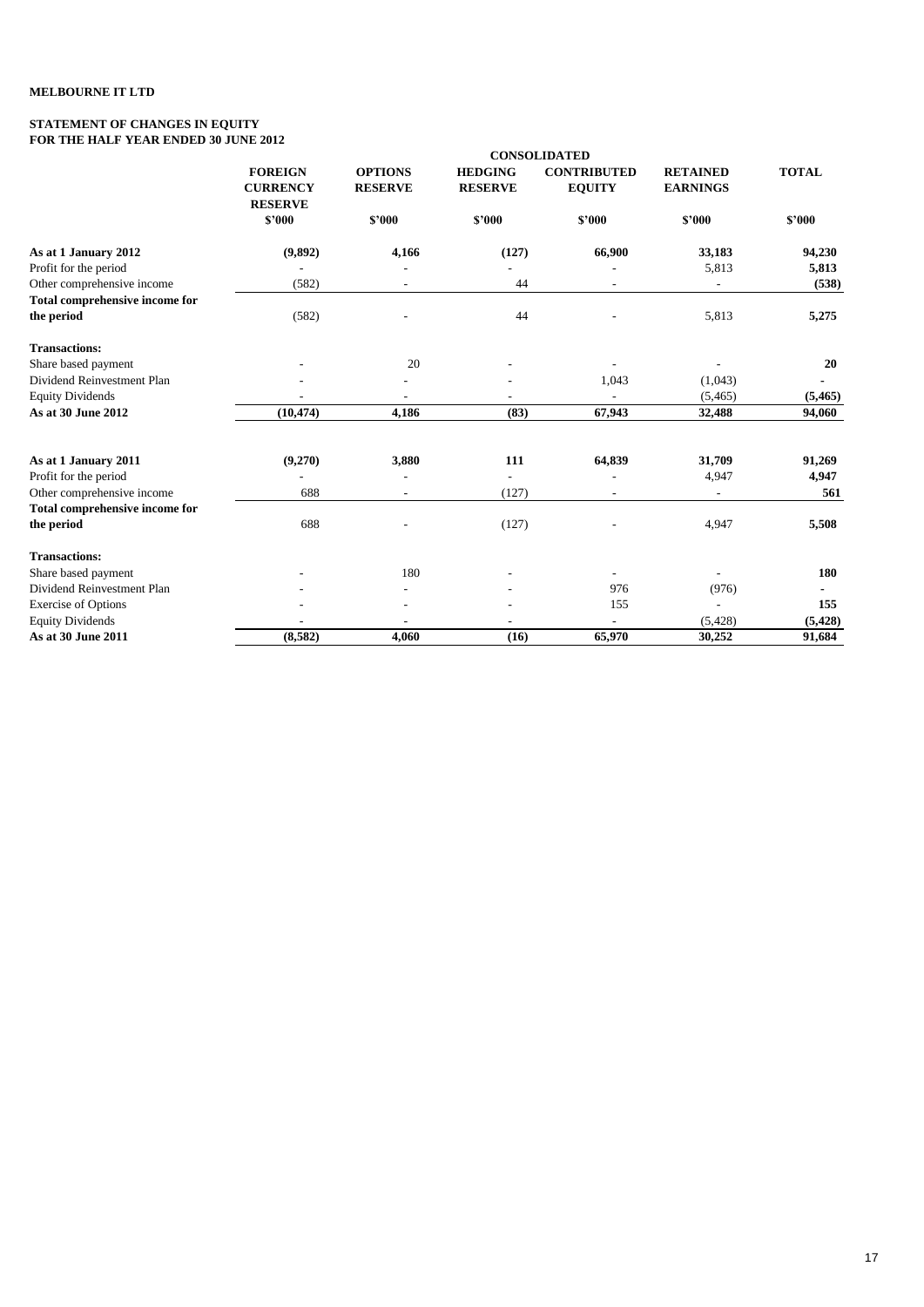# **STATEMENT OF CASH FLOWS FOR THE HALF YEAR ENDED 30 JUNE 2012**

|                                                                      |                |                      | <b>CONSOLIDATED</b>        |  |  |
|----------------------------------------------------------------------|----------------|----------------------|----------------------------|--|--|
|                                                                      | <b>Notes</b>   | 30-Jun-12<br>\$2000s | 30-Jun-11<br><b>S'000s</b> |  |  |
|                                                                      |                |                      |                            |  |  |
| <b>CASH FLOWS FROM OPERATING ACTIVITIES</b>                          |                |                      |                            |  |  |
| Receipt of service revenue and recoveries                            |                | 101,692              | 94.716                     |  |  |
| Payments to suppliers and employees                                  |                | (87, 421)            | (83, 809)                  |  |  |
| Interest received                                                    | $\overline{c}$ | 106                  | 243                        |  |  |
| Interest paid                                                        |                | (744)                | (734)                      |  |  |
| Bank charges and credit card merchant fees                           |                | (536)                | (457)                      |  |  |
| Income tax paid                                                      |                | (1,522)              | (1, 597)                   |  |  |
| NET CASH FLOWS FROM OPERATING ACTIVITIES                             |                | 11,575               | 8,362                      |  |  |
| <b>CASH FLOWS FROM INVESTING ACTIVITIES</b>                          |                |                      |                            |  |  |
| Purchase of plant and equipment and intangible assets                |                | (1,550)              | (1,512)                    |  |  |
| Purchase of Transformation plant and equipment and intangible assets |                | (2,354)              | (2,613)                    |  |  |
| Proceeds from sale of plant and equipment                            |                | $\Omega$             | 13                         |  |  |
| Net payment of ICANN Deposits held on account                        |                | (1,631)              | 181                        |  |  |
| NET CASH FLOWS USED IN INVESTING ACTIVITIES                          |                | (5,535)              | (3,931)                    |  |  |
| <b>CASH FLOWS FROM FINANCING ACTIVITIES</b>                          |                |                      |                            |  |  |
| Repayment of interest bearing liabilities                            |                | (2,896)              | (2,934)                    |  |  |
| Proceeds from issue of ordinary shares - ESOP                        | 8              |                      | 155                        |  |  |
| Payment of dividend on ordinary shares                               |                | (5, 465)             | (5,426)                    |  |  |
| NET CASH FLOWS USED IN FINANCING ACTIVITIES                          |                | (8,361)              | (8,205)                    |  |  |
| NET DECREASE IN CASH & CASH EQUIVALENTS                              |                | (2,321)              | (3,774)                    |  |  |
| Net foreign exchange differences                                     |                | (92)                 | 91                         |  |  |
| Cash and cash equivalents at beginning of period                     |                | 19,047               | 23,379                     |  |  |
| CASH AND CASH EQUIVALENTS AT END OF THE PERIOD                       | 9              | 16,634               | 19,696                     |  |  |
|                                                                      |                |                      |                            |  |  |

 $\overline{a}$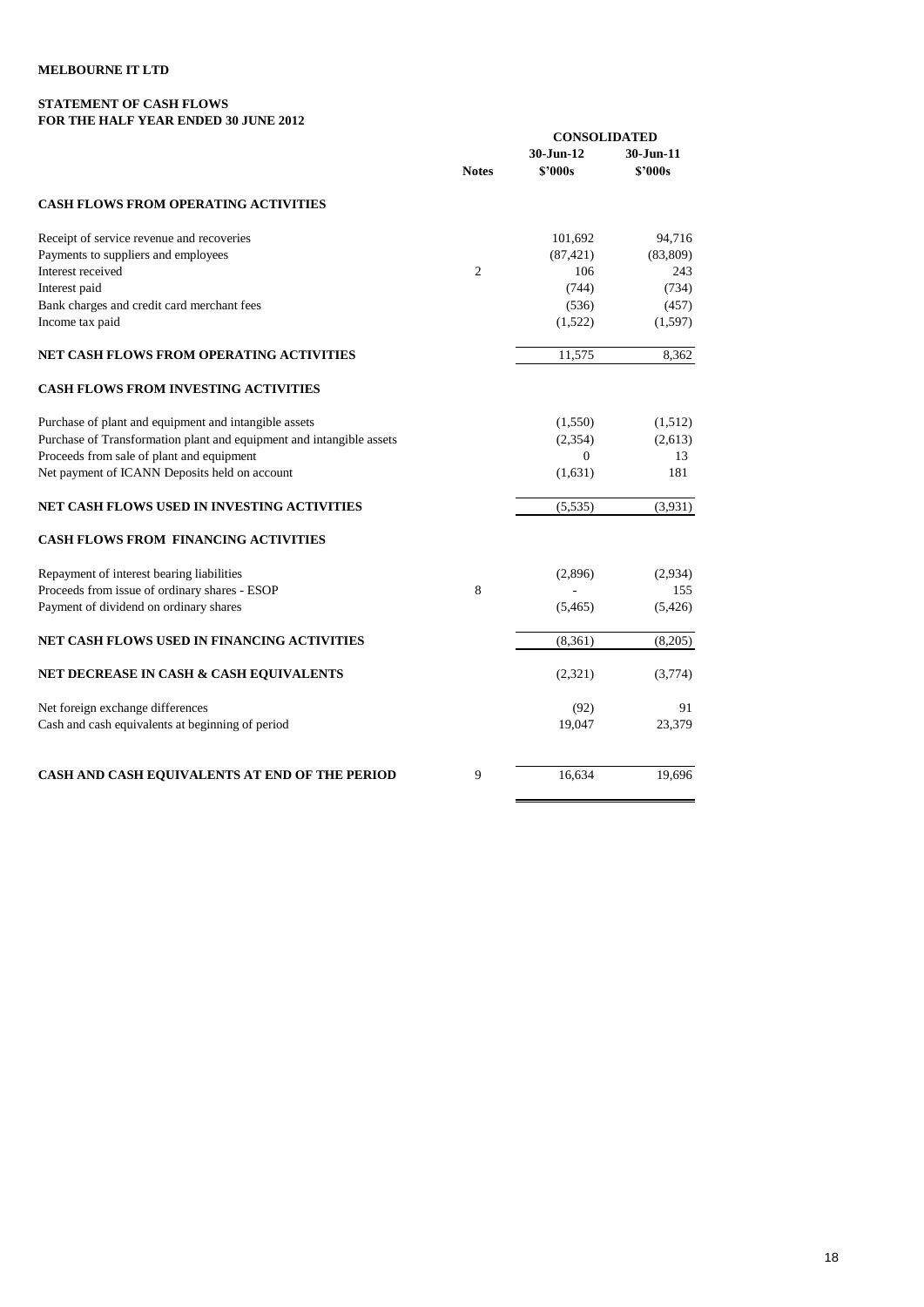## **NOTES TO THE FINANCIAL STATEMENTS FOR THE HALF YEAR ENDED 30 JUNE 2012**

### **CORPORATE INFORMATION**

The financial information in this report for Melbourne IT Ltd for the half year ended 30 June 2012 was authorised for issue in accordance with a resolution of the directors on 21 August 2012.

Melbourne IT Ltd is a company limited by shares and incorporated in Australia whose shares are publicly listed on the Australian Stock Exchange.

The nature of the operations and principal activities of the Group are described within this note at 1(b) Segment Reporting and at note 10.

# **1. BASIS OF PREPARATION**

This general purpose condensed financial report for the half year ended 30 June 2012 has been prepared in accordance with AASB 134 Interim Financial Reporting and the Corporations Act 2001.

The half year financial report does not include all notes of the type normally included within the annual financial report and therefore cannot be expected to provide as full an understanding of the financial performance, financial position and financing and investing activities of the consolidated entity as the full financial report.

It is recommended the half year financial report be read in conjunction with the annual report for the year ended 31 December 2011 and considered together with any public announcements made by Melbourne IT Ltd and its controlled entities during the half year ended 30 June 2012 in accordance with the continuous disclosure obligations of the ASX listing rules.

Apart from the changes in accounting policy noted below, the accounting policies and methods of computation are the same as those adopted in the most recent annual report.

### **(a) Changes in accounting policy**

There have been no amending Standards that have been adopted from 1 January 2012. The Group has not elected to early adopt any other new Standards or amendments that are issued but not yet effective.

### **(b) Operating Segment**

An operating segment is a component of an entity that engages in business activities from which it may earn revenues and incur expenses, whose operating results are regularly reviewed by the entity's chief operating decision maker to make decisions about resources to be allocated to the segment and assess its performance and for which discrete financial information is available.

Operating segments have been identified based on the information provided to the chief operating decision makers, being the executive management team.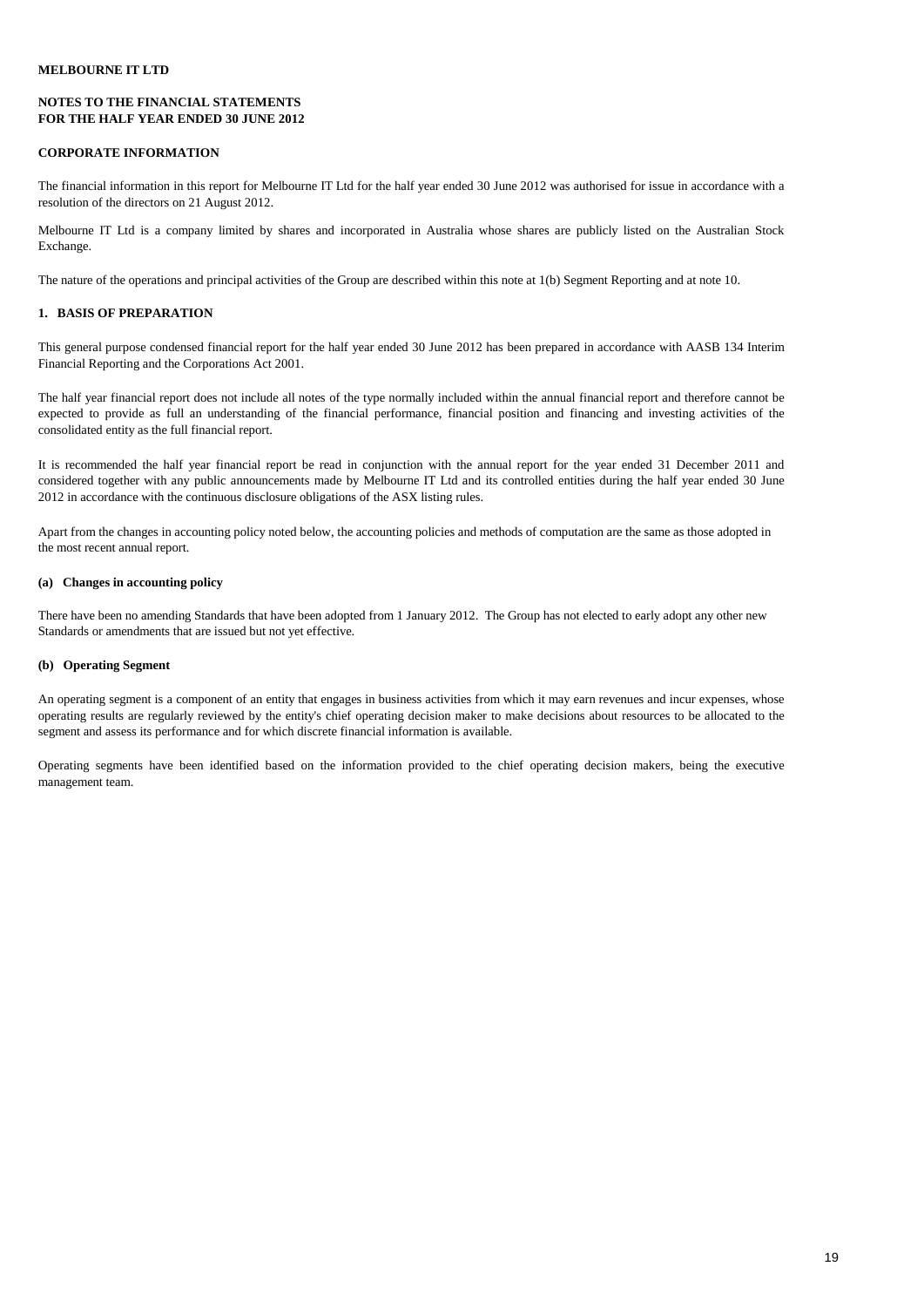### **NOTES TO THE FINANCIAL STATEMENTS FOR THE HALF YEAR ENDED 30 JUNE 2012**

### **1. BASIS OF PREPARATION (continued)**

### **(b) Operating Segment reporting (continued)**

### **Digital Brand Services Division ("DBS")**

The Digital Brand Services Division's core business is online brand protection including the management of domain name portfolios. Strategically, DBS services are aimed at protecting and maximising the value of brands online.

### **Enterprise Services ("ES")**

The Enterprise Services Division provides business grade web application hosting services, as well as mission control hosting services to corporate and government clients throughout Australasia.

### **For The Record Division ("FTR")**

For The Record is a supplier of rich media content management systems for courtrooms, hearing rooms, public meeting venues and law enforcement.

### **Global Partner Solution Division ("GPS")**

Melbourne IT supplies a technical and support solution for domain name registration, shared hosting and other online business services to a global network of reseller clients. Resellers are given access to Melbourne IT's domain name registration, shared hosting and maintenance systems. Benefits to Reseller clients include application of a real time automated system that can be integrated into the Reseller website, together with access to specialist support and account management services.

# **SMB eBusiness Solutions ("SMB")**

This Division has a focus on the Australian and New Zealand markets developing integrated online solutions for the fast-growing SME (Small to Medium Enterprise) and SOHO (Small Office and Home Office) sectors. These solutions include domain forwarding, web hosting, search engine optimisation and web site development.

Transfer prices between business segments are set on an arms' length basis in a manner similar to transactions with third parties. Segment revenue, expense and segment result include transfers between business segments. These transfers are eliminated on consolidation.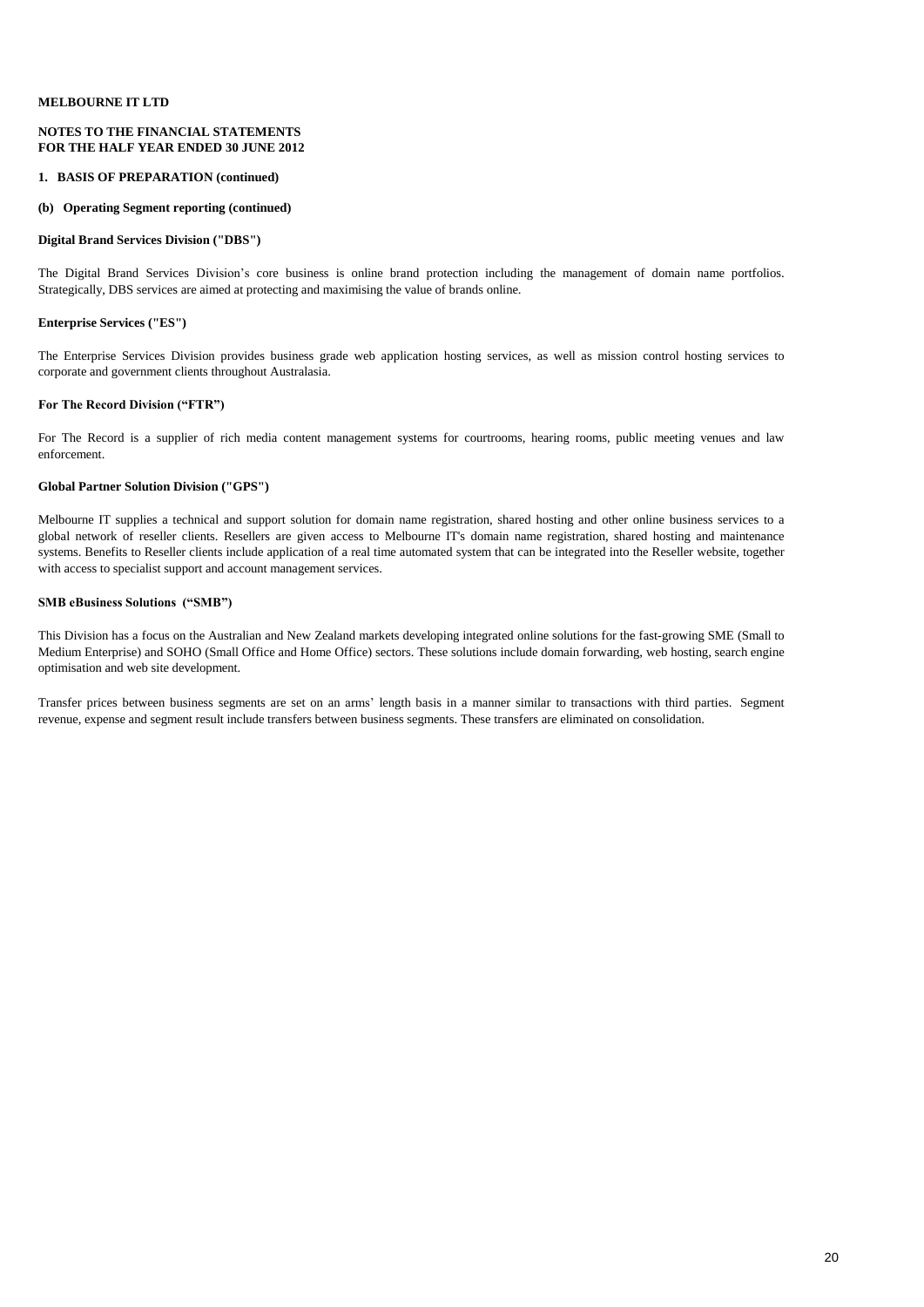### **NOTES TO THE FINANCIAL STATEMENTS FOR THE HALF YEAR ENDED 30 JUNE 2012**

|                                                                               | <b>CONSOLIDATED</b> |              |
|-------------------------------------------------------------------------------|---------------------|--------------|
|                                                                               | 30-Jun-12           | 30-Jun-11    |
|                                                                               | \$'000s             | \$'000s      |
| 2. REVENUE                                                                    |                     |              |
| Profit before income tax expense includes the following revenues and expenses |                     |              |
| whose disclosure is relevant in explaining the performance of the entity:     |                     |              |
| (a) Revenue                                                                   |                     |              |
| <b>Registration Revenue</b>                                                   | 31,188              | 33,883       |
| Professional Services Revenue                                                 | 23,088              | 18,418       |
| Hosting & Value-Added Product Sales                                           | 31,508              | 31,647       |
| For The Record Revenue                                                        | 3,617               | 3,196        |
| Other Revenue                                                                 | 252                 | 204          |
|                                                                               | 89,653              | 87,348       |
| <b>Interest Revenue</b>                                                       | 106                 | 243          |
|                                                                               |                     |              |
| Total consolidated revenue                                                    | 89,759              | 87,591       |
| (b) Other income                                                              |                     |              |
| Other                                                                         | 29                  | 9            |
| <b>3. EXPENSES</b>                                                            |                     |              |
|                                                                               |                     |              |
| (a) Depreciation of non-current assets                                        |                     |              |
| Fit out                                                                       | 84                  | 127          |
| Plant and equipment                                                           | 1,581               | 2,249        |
| Furniture<br>Total depreciation of non-current assets                         | 85<br>1,750         | 121<br>2,497 |
|                                                                               |                     |              |
| (b) Amortisation of intangible assets                                         |                     |              |
| Customer contracts                                                            | 429                 | 522          |
| Capitalised software                                                          | 98                  | 89           |
| Other intangibles                                                             | 52                  | 53           |
| Total amortisation of intangible assets                                       | 579                 | 664          |
| (c) Other expenses                                                            |                     |              |
| Training and Recruitment                                                      | 366                 | 432          |
| Premises                                                                      | 2,144               | 1,993        |
| Travel and Accommodation                                                      | 1,264               | 1,090        |
| Communications                                                                | 1,155               | 1,083        |
| Marketing                                                                     | 1,305               | 1,116        |
| Equipment                                                                     | 2,002               | 1,928        |
| Finance and Legal                                                             | 1,683               | 1,376        |
| Foreign Exchange                                                              | 486                 | 864          |
| Bad debts and doubtful debts                                                  | 386                 | 844          |
| Interest expense                                                              | 648                 | 734          |
| Other expenses                                                                | 575                 | 181          |
| Total other expenses from ordinary activities                                 | 12,014              | 11,641       |
| (d) Expensing of share based payments                                         |                     |              |
| Equity & cash settled share based payments                                    | (15)                | 214          |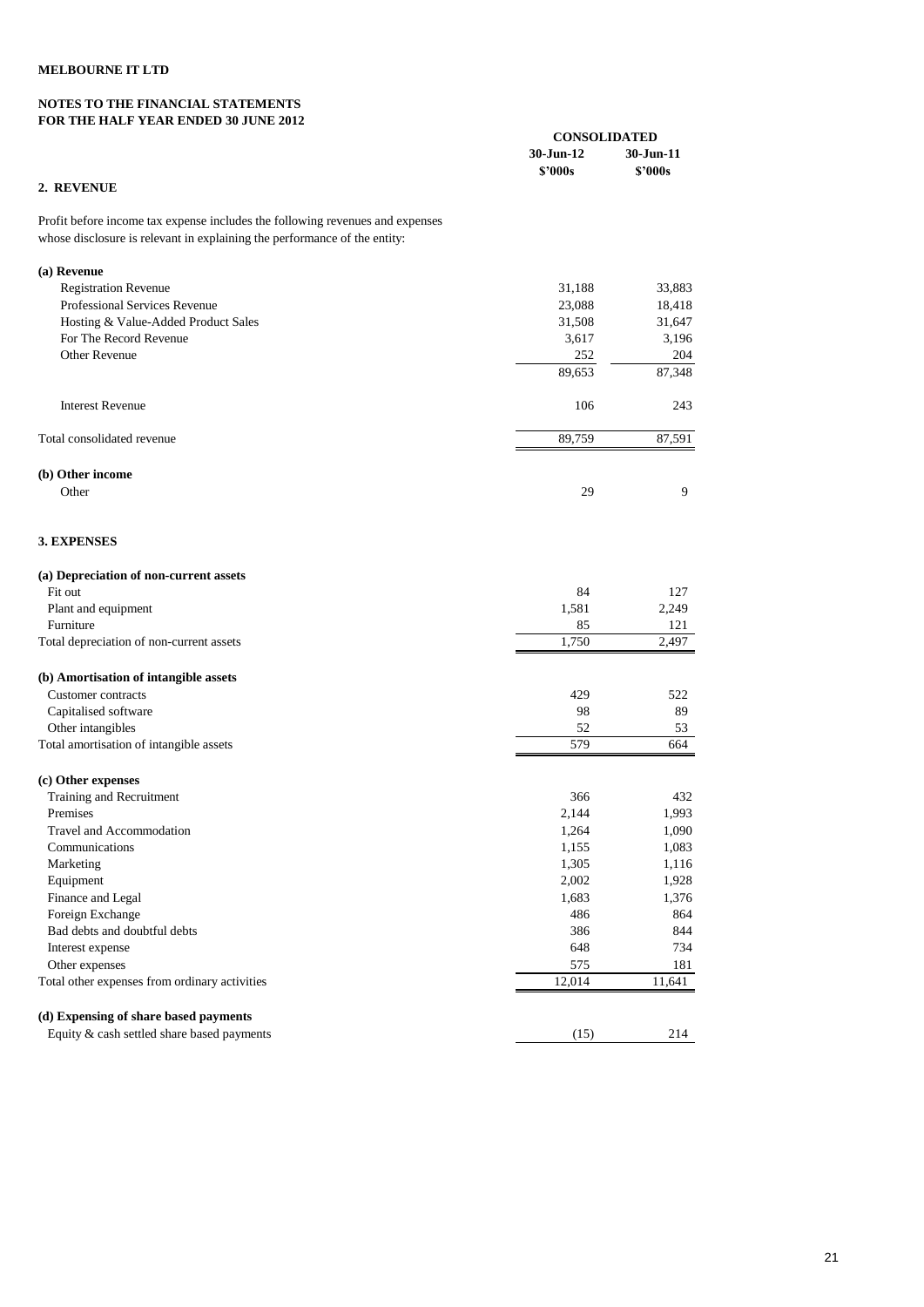# **NOTES TO THE FINANCIAL STATEMENTS FOR THE HALF YEAR ENDED 30 JUNE 2012**

|                                                                         | <b>CONSOLIDATED</b>  |                                |
|-------------------------------------------------------------------------|----------------------|--------------------------------|
|                                                                         | 30-Jun-12<br>\$2000s | $30 - Jun-11$<br><b>S'000s</b> |
| <b>4. DIVIDENDS PAID AND PROPOSED</b>                                   |                      |                                |
| <b>Equity dividends on ordinary shares:</b>                             |                      |                                |
| (a) Dividends declared and paid during the half year on ordinary shares |                      |                                |
| Final franked dividend for the financial year ended 31 December 2011:   |                      |                                |
| $8.0$ cents $(2010: 8.0$ cents per share)                               | 6.508                | 6.404                          |
| (b) Dividends proposed and not recognised as a liability                |                      |                                |
| Interim franked dividend for the half year ended 30 June 2012:          |                      |                                |
| 7.0 cents $(2011: 7.0$ cents per share)                                 | 5.738                | 5.646                          |

At the 21 August 2011 Board Meeting, the directors declared an 7.0 cents fully franked interim dividend on ordinary shares in respect of the half year ended 30 June 2012. The total amount of this interim dividend is \$5.738 million and has not been provided for in the 30 June 2012 financial statements.

# **(c) Franking of dividends**

The above paid and proposed dividends are 100% franked at the company's tax rate of 30% per share.

|                                             | <b>CONSOLIDATED</b> |               |  |
|---------------------------------------------|---------------------|---------------|--|
|                                             | $30 - Jun-12$       | 31-Dec-11     |  |
|                                             | \$2000s             | <b>S'000s</b> |  |
| 5. TRADE AND OTHER RECEIVABLES (CURRENT)    |                     |               |  |
| Trade debtors                               | 28,542              | 30,591        |  |
| Allowance for impairment loss               | (1,276)             | (1, 347)      |  |
| Total Trade and Other Receivables (Current) | 27,266              | 29,244        |  |
| <b>6. OTHER ASSETS (CURRENT)</b>            |                     |               |  |
| Other prepayments                           | 3,222               | 3,674         |  |
| GST receivable                              | 96                  | 173           |  |
| <b>Total Other Assets (Current)</b>         | 3,318               | 3,847         |  |
|                                             |                     |               |  |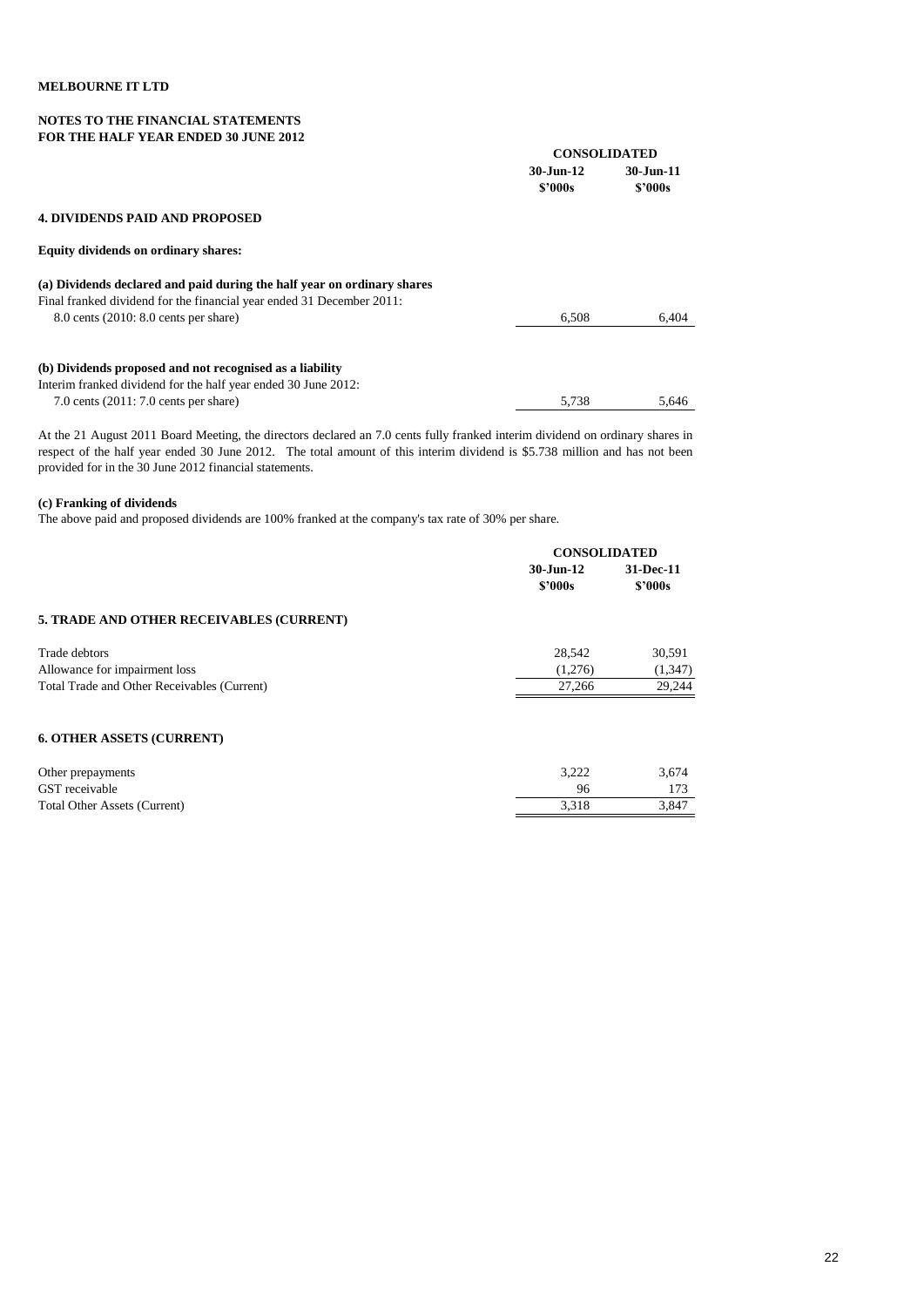### **NOTES TO THE FINANCIAL STATEMENTS FOR THE HALF YEAR ENDED 30 JUNE 2012**

|                                                                  |                      | <b>CONSOLIDATED</b>         |  |  |  |
|------------------------------------------------------------------|----------------------|-----------------------------|--|--|--|
|                                                                  | 30-Jun-12<br>\$'000s | 31-Dec-11<br><b>\$'000s</b> |  |  |  |
| <b>7. INTANGIBLE ASSETS</b>                                      |                      |                             |  |  |  |
| (a) Carrying Amount of Intangible Assets                         |                      |                             |  |  |  |
| Goodwill                                                         | 102,095              | 102,406                     |  |  |  |
| <b>Marketing Related Intangibles</b><br>Accumulated amortisation | 9,982                | 9,982                       |  |  |  |
|                                                                  | 9,982                | 9,982                       |  |  |  |
| <b>Customer Contracts</b>                                        | 10,609               | 10,627                      |  |  |  |
| Accumulated amortisation                                         | (4, 486)<br>6,123    | (4,050)                     |  |  |  |
|                                                                  |                      | 6,577                       |  |  |  |
| <b>Capitalised Software</b>                                      | 971                  | 970                         |  |  |  |
| Accumulated amortisation                                         | (776)                | (694)                       |  |  |  |
|                                                                  | 195                  | 276                         |  |  |  |
| Assets Under Construction - Transformation Projects (b)          | 13,722               | 11,367                      |  |  |  |
| <b>Total Capitalised Software</b>                                | 13,917               | 11,643                      |  |  |  |
| Other Intangibles                                                | 315                  | 315                         |  |  |  |
| Accumulated amortisation                                         | (315)                | (262)                       |  |  |  |
|                                                                  |                      | 53                          |  |  |  |

Total Intangible Assets **132,117 130,661**

### **(b) Capitalised Software:**

### **Assets Under Construction - Transformation Projects**

Melbourne IT Ltd is currently undertaking a significant investment in infrastructure, innovation, and transformational projects which will provide the platform for the Group's next phase of growth.

The most significant transformation project is Integrated Web Services (IWS), which will enable Melbourne IT to fully leverage the value of the Group's customer base by allowing the business to sell customers the full suite of services across business units and geographies. It is a significant investment over four years that will transform the systems that are used to sell to and support the Group's customers, in addition to the implementation of a common financial reporting system (Oracle Financials) across all entities.

Operational Support Systems (OSS) project will improve infrastructure stability and allow the organisation to manage a greater variety of products and services.

In line with AASB 138 Intangible Assets, costs relating to the research phase of the project are expensed while costs relating to the development phase are capitalised as Capitalised Software: Assets Under Construction - Transformation Projects. Once operational they will be amortised over a useful life of 4 years for hardware and 5 years for license, integration and labour costs in accordance with the accounting policy.

### **8. CONTRIBUTED EQUITY**

| <b>Ordinary shares</b>                                        |                         |         |                         |         |
|---------------------------------------------------------------|-------------------------|---------|-------------------------|---------|
| Issued and fully paid                                         | 67,943                  | 66,900  |                         |         |
| Movements in ordinary shares on issue                         | 30-Jun-12               |         | 31-Dec-11               |         |
|                                                               | No. of<br><b>Shares</b> | \$2000s | No. of<br><b>Shares</b> | \$2000s |
| Beginning of the financial period<br>Issued during the period | 81,352,178              | 66,900  | 80,031,955              | 64,839  |
| - Dividend reinvestment plan                                  | 613,814                 | 1,043   | 1,227,323               | 1,906   |
| - Executive and employee options exercised                    | -                       |         | 92,900                  | 155     |
| End of the financial period                                   | 81,965,992              | 67,943  | 81,352,178              | 66,900  |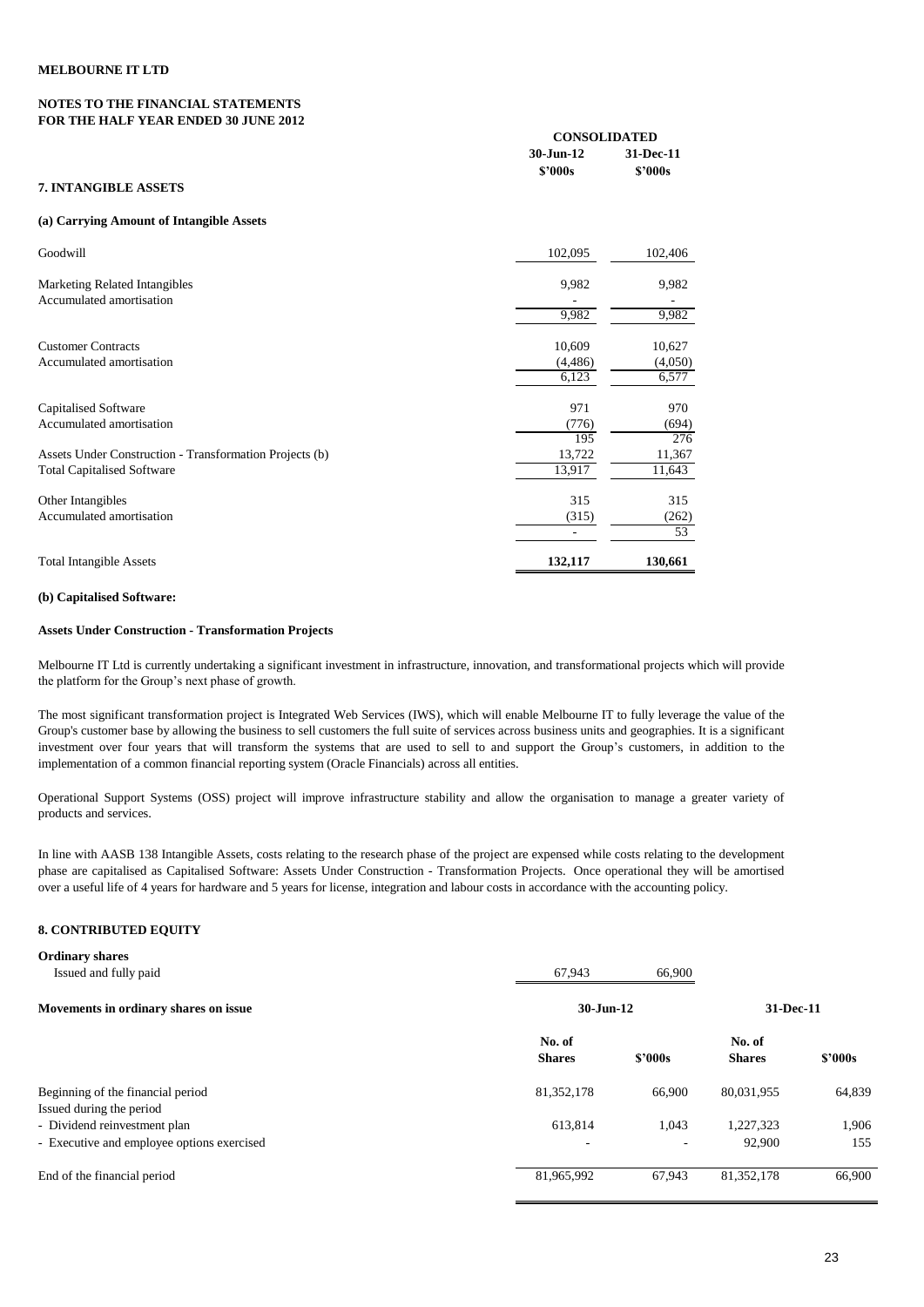# **NOTES TO THE FINANCIAL STATEMENTS FOR THE HALF YEAR ENDED 30 JUNE 2012**

|                                                                                                       | <b>CONSOLIDATED</b>               |                      |  |
|-------------------------------------------------------------------------------------------------------|-----------------------------------|----------------------|--|
|                                                                                                       | $30 - \text{Jun} - 12$<br>\$2000s | 31-Dec-11<br>\$2000s |  |
| <b>9. RECONCILIATION OF CASH</b>                                                                      |                                   |                      |  |
| For the purposes of the Statement of Cash Flows, cash and cash<br>equivalents comprise the following: |                                   |                      |  |
| Cash at banks and on hand                                                                             | 16,634                            | 19,047               |  |
| Closing cash balance                                                                                  | 16,634                            | 19.047               |  |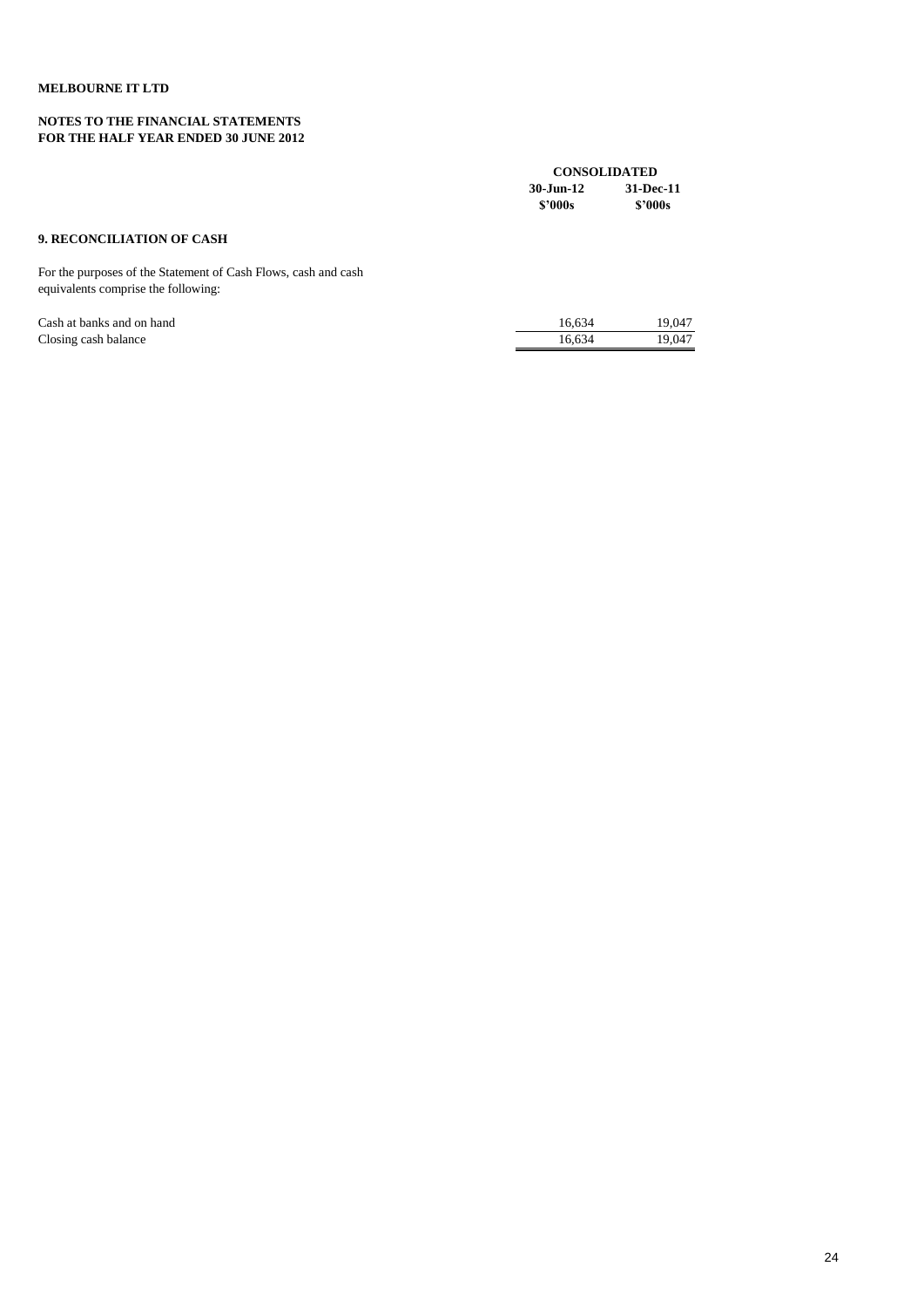## **NOTES TO THE FINANCIAL STATEMENTS FOR THE HALF YEAR ENDED 30 JUNE 2012**

### **10. SEGMENT REPORTING**

The following tables present the revenue and profit information regarding segments for the half years ended 30 June 2012 and 30 June 2011.

|                                     | <b>SMB</b> | <b>GPS</b> | <b>DBS</b> | ES     | <b>FTR</b> | <b>Total</b> |
|-------------------------------------|------------|------------|------------|--------|------------|--------------|
| Half Year ended 30 June 2012        |            |            |            |        |            |              |
|                                     | \$'000     | \$'000     | \$'000     | \$'000 | \$'000     | \$'000       |
| <b>Segment revenue</b>              |            |            |            |        |            |              |
| Revenue from operating activities   |            |            |            |        |            |              |
| <b>Registration Revenue</b>         | 9,554      | 15,734     | 5,900      |        |            | 31,188       |
| Professional Services Revenue       | ÷          | ÷,         | 23,088     |        |            | 23,088       |
| Hosting & Value-Added Product Sales | 9,695      | 7,398      | 581        | 13,834 |            | 31,508       |
| For The Record Revenue              |            |            |            |        | 3,617      | 3,617        |
| Other Revenue                       | 212        |            | 40         |        |            | 252          |
| Total segment revenue               | 19,461     | 23,132     | 29,609     | 13,834 | 3,617      | 89,653       |
| Interest revenue                    |            |            |            |        |            | 106          |
| Other income                        |            |            |            |        |            | 29           |
| <b>Total consolidated revenue</b>   |            |            |            |        |            | 89,788       |
| <b>Result</b>                       |            |            |            |        |            |              |
| Segment results                     | 2,931      | 2,972      | 5,163      | 1,292  | (234)      | 12,124       |
| Unallocated expenses:               |            |            |            |        |            |              |
| - Corporate                         |            |            |            |        |            | (3,452)      |
| - Transformation Projects           |            |            |            |        |            | (1,351)      |
| Earnings before interest and tax    |            |            |            |        |            | 7,321        |
| <b>Net Interest</b>                 |            |            |            |        |            |              |
| Interest revenue                    |            |            |            |        |            | 106          |
| Interest expense                    |            |            |            |        |            | (648)        |
| <b>Total Net Interest</b>           |            |            |            |        |            | (542)        |
| Income tax expense                  |            |            |            |        |            | (966)        |
| <b>Net Profit after tax</b>         |            |            |            |        |            | 5,813        |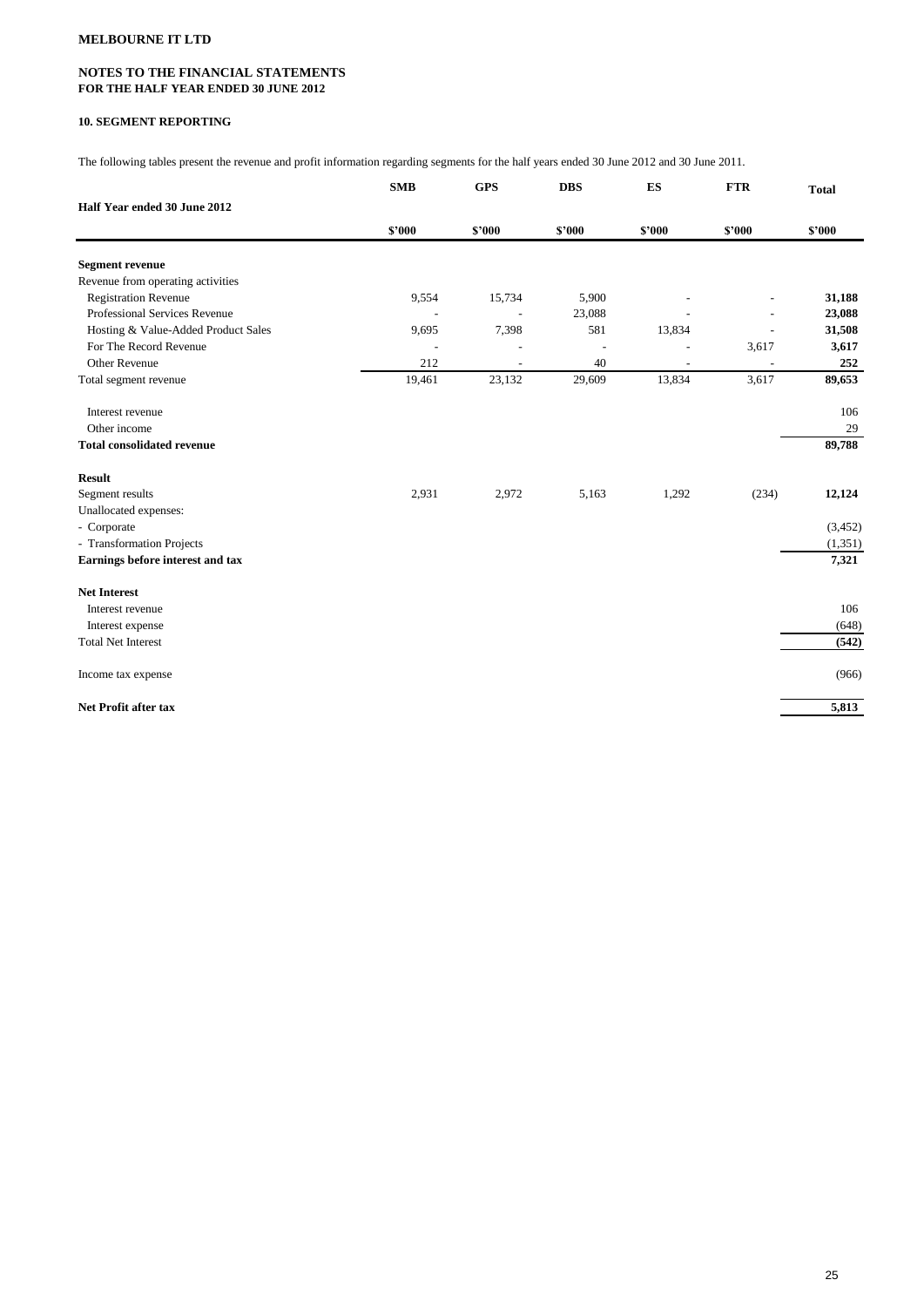## **NOTES TO THE FINANCIAL STATEMENTS FOR THE HALF YEAR ENDED 30 JUNE 2012**

# **10. SEGMENT REPORTING (continued)**

| Half Year ended 30 June 2011        | <b>SMB</b> | <b>GPS</b>     | <b>DBS</b> | ES     | <b>FTR</b> | <b>Total</b> |
|-------------------------------------|------------|----------------|------------|--------|------------|--------------|
|                                     | \$'000     | \$'000         | \$'000     | \$'000 | \$'000     | \$'000       |
| <b>Segment revenue</b>              |            |                |            |        |            |              |
| Revenue from operating activities   |            |                |            |        |            |              |
| <b>Registration Revenue</b>         | 10,195     | 17,857         | 5,831      |        |            | 33,883       |
| Professional Services Revenue       |            | $\overline{a}$ | 18,418     |        |            | 18,418       |
| Hosting & Value-Added Product Sales | 10,286     | 7,636          | 565        | 13,160 |            | 31,647       |
| For The Record Revenue              |            |                |            |        | 3,196      | 3,196        |
| Other Revenue                       | 192        | $\overline{4}$ | 8          |        |            | 204          |
| Total segment revenue               | 20,673     | 25,497         | 24,822     | 13,160 | 3,196      | 87,348       |
| Interest revenue                    |            |                |            |        |            | 243          |
| Other income                        |            |                |            |        |            | 9            |
| <b>Total consolidated revenue</b>   |            |                |            |        |            | 87,600       |
| <b>Result</b>                       |            |                |            |        |            |              |
| Segment results                     | 4,220      | 3,869          | 2,774      | 440    | 92         | 11,395       |
| Unallocated expenses:               |            |                |            |        |            |              |
| - Corporate                         |            |                |            |        |            | (2,875)      |
| - Transformation Projects           |            |                |            |        |            | (1, 473)     |
| Earnings before interest and tax    |            |                |            |        |            | 7,047        |
| <b>Net Interest</b>                 |            |                |            |        |            |              |
| Interest revenue                    |            |                |            |        |            | 243          |
| Interest expense                    |            |                |            |        |            | (734)        |
| <b>Total Net Interest</b>           |            |                |            |        |            | (491)        |
| Income tax expense                  |            |                |            |        |            | (1,609)      |
| <b>Net Profit after tax</b>         |            |                |            |        |            | 4,947        |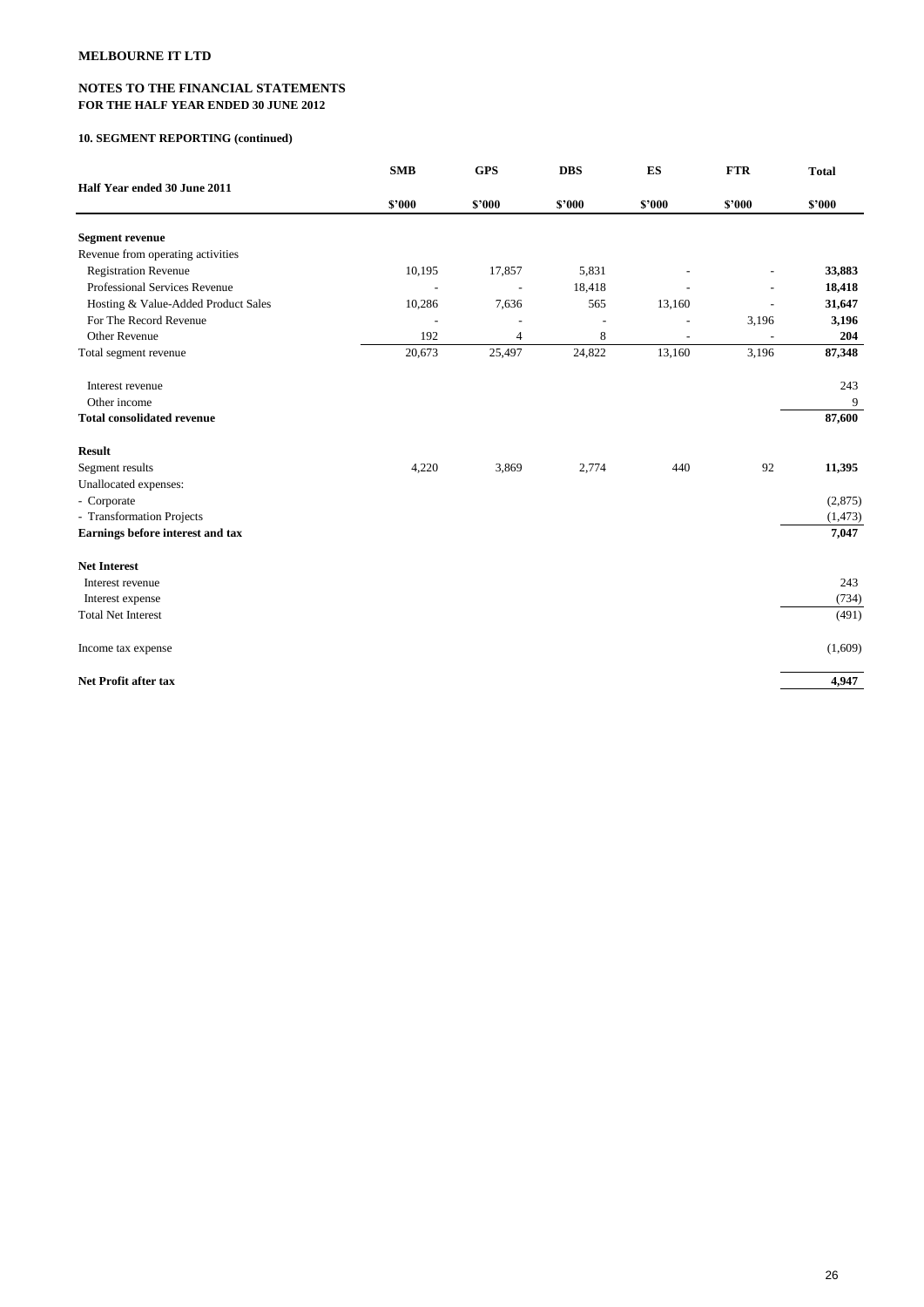### **NOTES TO THE FINANCIAL STATEMENTS FOR THE HALF YEAR ENDED 30 JUNE 2012**

|                                               |               | <b>CONSOLIDATED</b>  |  |
|-----------------------------------------------|---------------|----------------------|--|
|                                               | $30 - Jun-12$ | 31-Dec-11<br>\$2000s |  |
|                                               | \$2000s       |                      |  |
| <b>11. TRADE AND OTHER PAYABLES (CURRENT)</b> |               |                      |  |
| Trade creditors                               | 3,956         | 3,236                |  |
| Sundry creditors                              | 9,622         | 8,655                |  |
| Deposits received in advance                  | 2,041         | 3,079                |  |
| Accrued expenses                              | 5,659         | 6,072                |  |
| Total payables                                | 21,278        | 21,042               |  |

(a) Terms and conditions relating to trade creditors:

(i) Trade creditors are non-interest bearing and are normally settled within agreed trading terms.

(ii) Sundry creditors are non-interest bearing and are normally settled within agreed trading terms.

### **12. INTEREST-BEARING LOANS AND BORROWINGS**

| <b>Current</b>                                            |        |        |
|-----------------------------------------------------------|--------|--------|
| US Dollar Overseas Currency Loan                          | 5,905  | 5,896  |
| Total Interest-bearing Loans and Borrowings - Current     | 5.905  | 5,896  |
| Non-current<br>US Dollar Overseas Currency Loan           | 31.493 | 34,395 |
| Total Interest-bearing Loans and Borrowings - Non Current | 31,493 | 34,395 |
|                                                           |        |        |

# **(a) Reconciliation of net debt**

The reconciliation of net debt is as follows:

| Current                        | 5,905    | 5,896     |
|--------------------------------|----------|-----------|
| Non-current                    | 31.493   | 34,395    |
|                                | 37.398   | 40,291    |
|                                |          |           |
| Less cash and cash equivalents | (16.634) | (19, 047) |
| Total net debt                 | 20.764   | 21,244    |

### **(b) Terms and conditions**

## **Current and Non Current Interest-bearing loans and borrowings**

### **US Dollar Overseas Currency Loan**

The US Dollar Overseas Currency Loan of USD \$38.0 million (31 December 2011: USD \$41.0 million) is for a fixed term of 5 years, expiring in April 2013. Subsequent to balance date this loan debt has now been refinanced and the new loan facility has a term of 4 years to 30 June 2016 (See note 14).

In line with the loan agreement, Melbourne IT has made two repayments of USD \$1.5 million, totalling USD \$3 million, during the period.

For the period ended 30 June 2012 the average interest rate was 2.33%.

The Group has complied with bank covenants during the period ended 30 June 2012.